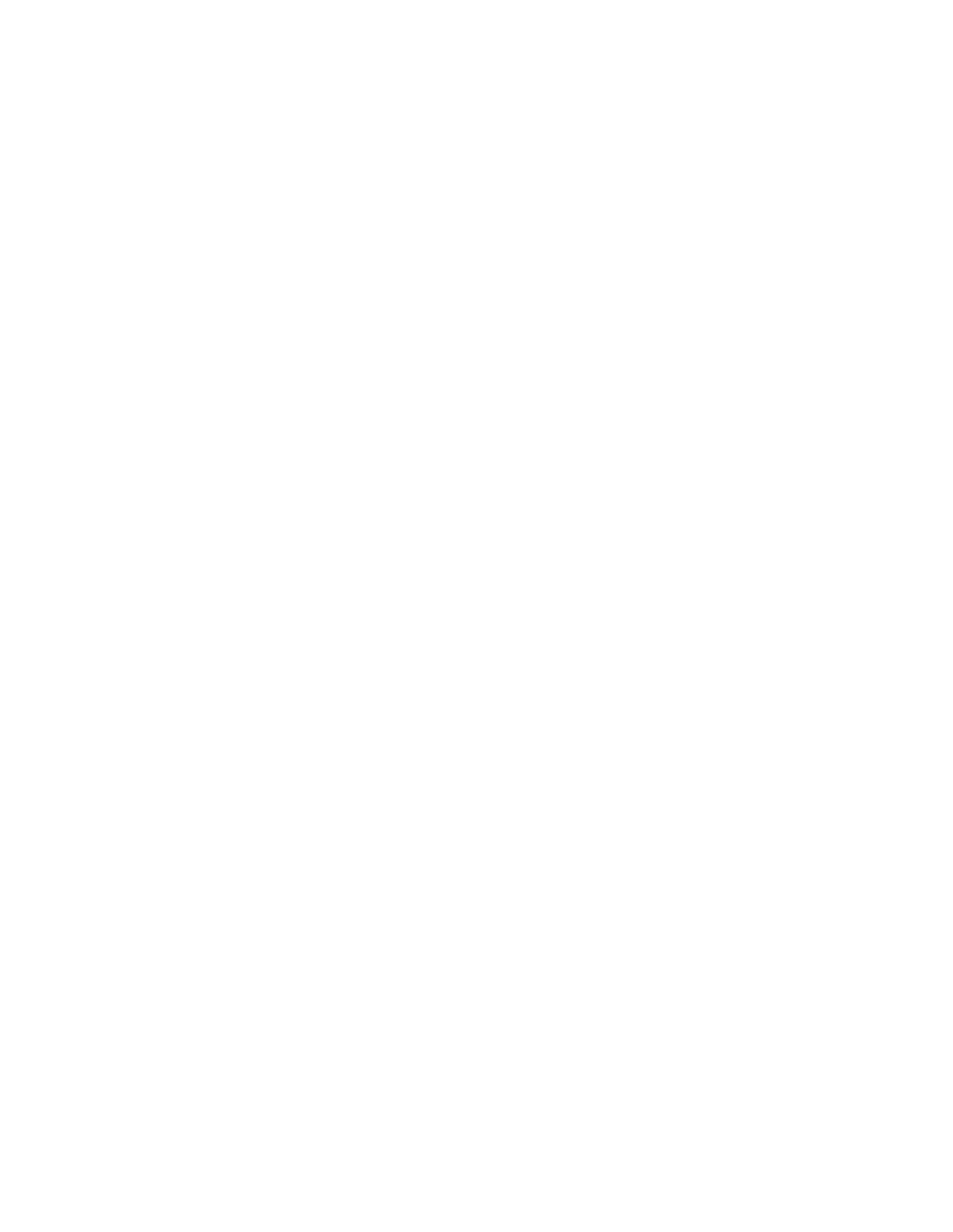# **Table of Contents**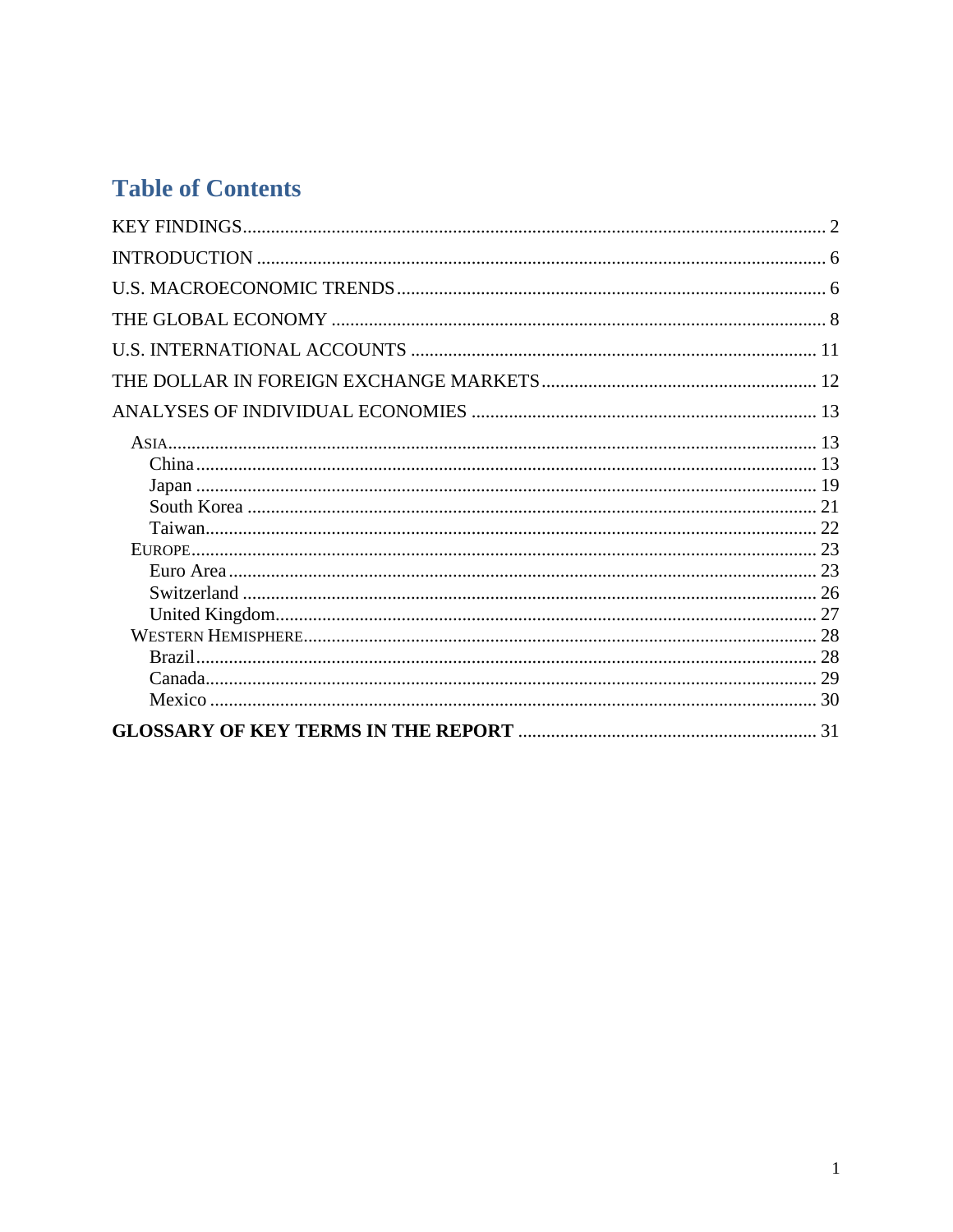# <span id="page-3-0"></span>**Key Findings**

The Omnibus Trade and Competitiveness Act of 1988 (the "Act") requires the Secretary of the Treasury to provide semiannual reports on the international economic and exchange rate policies of the major trading partners of the United States. Under Section 3004 of the Act, the Secretary must consider "whether countries manipulate the rate of exchange between their currency and the United States dollar for purposes of preventing effective balance of payments adjustment or gaining unfair competitive advantage in international trade." This Report covers developments in the second half of 2012, and where pertinent and available, data through early April 2013.

U.S. real GDP grew by 1.7 percent at an annual rate during the second half of 2012. Growth was uneven over the year, in part reflecting temporary factors such as severe drought conditions that affected agricultural output last summer. Although the economy continues to face challenges in 2013, the housing sector is showing clear signs of recovery, households are making progress repairing their balance sheets, firms are making capital investments, and labor market conditions are steadily improving. A consensus of private forecasters currently expects real GDP to grow by 2.3 percent over the four quarters of 2013.

Job creation proceeded at a steady pace during much of the latter half of 2012, but accelerated toward the end of the year and into 2013. On average, nonfarm payrolls increased by 180,000 per month in the second half of 2012. Over the six months through March 2013, the average monthly pace of job creation rose to 188,000. Between December 2011 and December 2012, the unemployment rate fell by 0.7 percentage point to 7.8 percent, and dropped further in March 2013 to 7.6 percent, the lowest level in more than four years

Boosting growth, creating jobs, and putting public finances on a sustainable path are priorities of the Administration. The federal budget deficit narrowed to 7.0 percent in FY2012, and, based on recent legislative changes, is projected to decline to 5.3 percent of GDP in FY2013. Over the medium-term, the Administration is aiming to cut the deficit to less than 3 percent of GDP by the middle of the decade, and put the debt-to-GDP ratio on a declining path.

The global economic environment continued to weaken in the second half of 2012, as output fell in both Japan and the Euro Area. Growth weakened in emerging market economies in the second and third quarters of 2012 before rebounding in the fourth quarter. The weakness in global growth reflected ongoing synchronized fiscal consolidation, private sector deleveraging, and limited global demand rebalancing. Notably, the Euro Area experienced sharp contractions in private and public demand and looked to foreign demand to mitigate the fall in output. While European deficit countries have sharply reduced their current account deficits, surplus European countries have not reduced their current account surpluses, and the Euro Area's overall current account has swung into surplus.

The IMF is projecting a marginal improvement in global growth in 2013, reflecting in part an export driven pickup in growth in some emerging market economies as private demand in the United States is expected to remain solid. High frequency indicators are mixed, with some signs of a turnaround in industrial production and trade, but continued weak underlying demand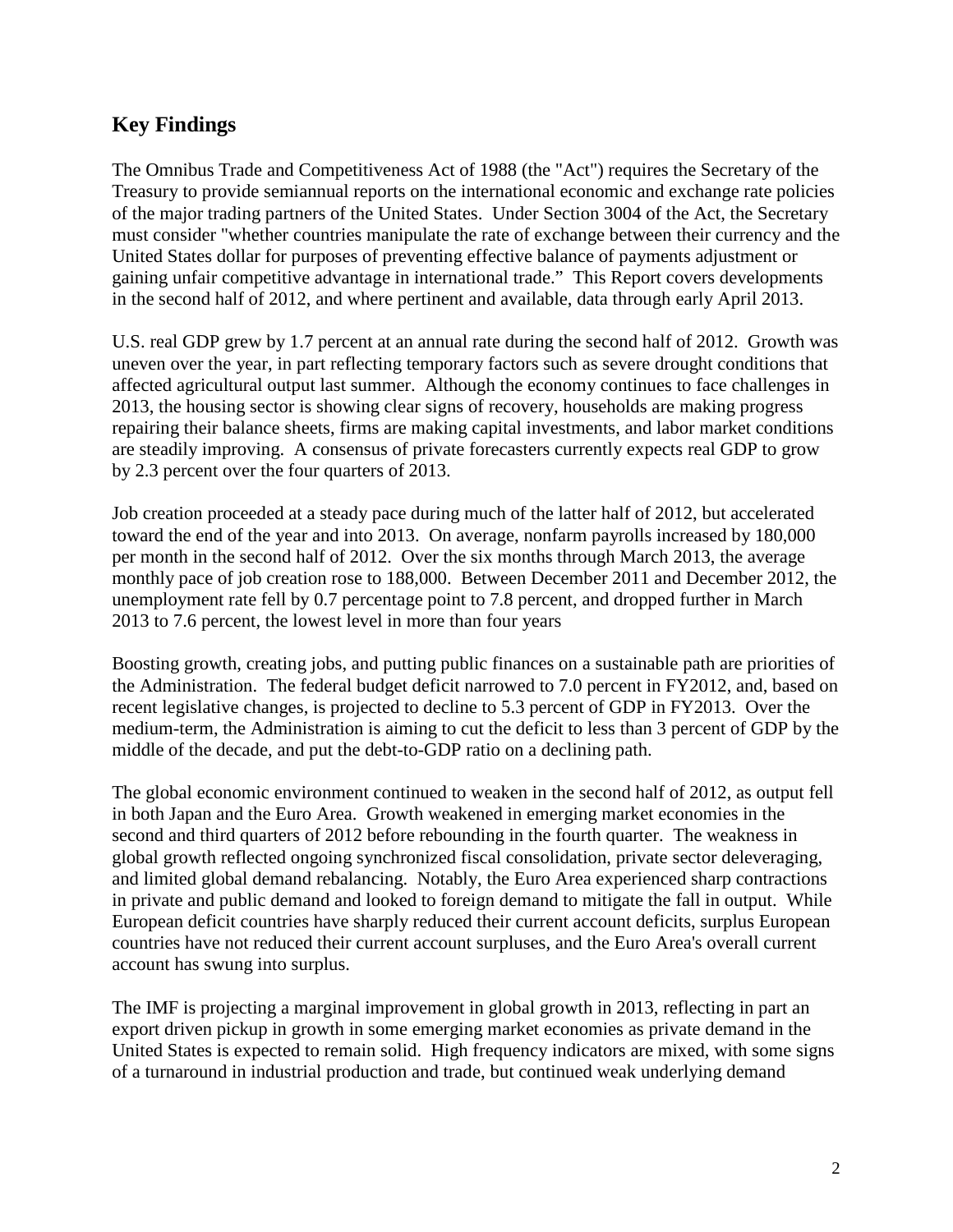growth in many advanced economies. While certain key risks to the global outlook have diminished, the recent crisis in Cyprus is a reminder that vulnerabilities remain.

A key imperative is to strengthen global growth. This will require action by current account surplus countries to boost domestic demand, in part by allowing necessary adjustments in exchange rates. In this regard, progress has been made by the international community to strengthen exchange rate commitments. In February 2013, G-7 members reaffirmed that their respective monetary policies would be oriented toward domestic objectives using domestic instruments and that they would not target exchange rates. This affirmation was followed by adoption by the G-20 of a critical new commitment not to target exchange rates for competitive purposes, while reaffirming the importance of moving rapidly toward market-determined exchange rates and exchange rate flexibility reflecting underlying fundamentals, and avoiding persistent exchange rate misalignments. It will be essential that these new commitments be adhered to in action as well as word. Treasury will continue to urge the G-20 to follow-through on existing commitments and push for even stronger exchange rate disciplines, including greater transparency of foreign reserve data and intervention operations, and agreement to avoid official public statements intended to influence exchange rate levels.

This report reviews the exchange rate policies of ten economies accounting for 72 percent of U.S. foreign trade. All of the major advanced economies in this report have flexible exchange rates. Among major emerging market economies, many, especially in emerging Asia, have more tightly managed exchange rates, with varying degrees of active management. This Report highlights the need for greater exchange rate flexibility in these economies, most notably in China, greater exchange rate transparency, and stronger discipline over actual and verbal interventions. A key concern is the use of sustained one-way sterilized intervention from a position of undervaluation by some economies.

China's exchange rate has appreciated in recent years, but continues to be tightly managed. As of early April 2013, the renminbi (RMB) has appreciated 10.0 percent against the U.S. dollar since China moved off its exchange rate peg (that it had reintroduced in 2008) in June 2010. In real terms, after adjusting for relative changes in domestic prices, the RMB appreciated by 16.2 percent from June 2010 through February 2013. China's real effective exchange rate (REER) has appreciated 33.8 percent since China initiated currency reform in July 2005. While the estimated range of misalignment has narrowed, China's real effective exchange rate continues to exhibit significant undervaluation.

China's external accounts have adjusted, but we remained concerned that the shifts may not be enduring absent stronger policy actions. China's current account surplus has declined from a peak of 10.1 percent of GDP in 2007 to 1.9 percent of GDP in 2011 and 2.3 percent in 2012. This decline partly reflects the appreciation of China's real effective exchange rate. At the same time cyclical factors, such as weakness in demand from advanced economies and deterioration in China's terms of trade, also played a role. China's reduction in external imbalances has also been driven by a heavy reliance on investment as a source of growth, which has led to a worsening of internal imbalances. Without more forceful structural reforms to promote domestic consumption, there is a risk that China's imbalances will re-emerge as the global economy recovers.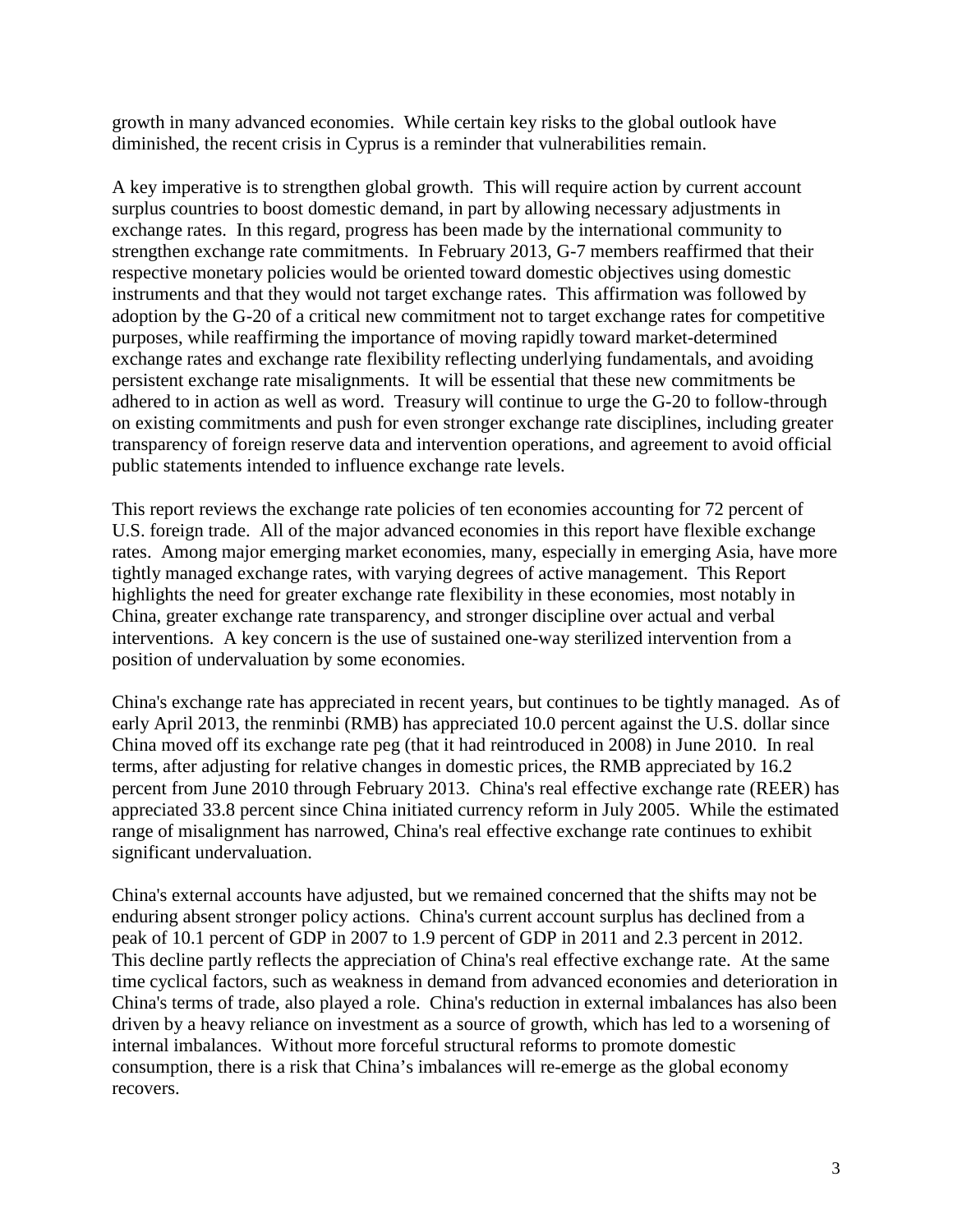The process of exchange rate adjustment in China remains incomplete and more progress is needed. At the U.S.-China Strategic and Economic Dialogue (S&ED) meeting in May 2012, China committed to enhancing exchange rate flexibility, letting supply and demand play a bigger role, and reiterated its determination to implement fully its G-20 commitments to move more rapidly to a more market-determined exchange rate system. Along with widening the RMB's trading band against the dollar, Chinese authorities in April 2012 stated that "market forces will play a bigger role" in the determination of the RMB exchange rate, "the central bank will only intervene when market volatility is excessive," and "the frequency (of intervention) will be lowered." Reserve accumulation, an indicator of the degree of Chinese intervention in the currency market, slowed to an average of \$21.3 billion per quarter in the first three quarters of 2012. But recent resumption of intervention on a large scale is troubling. Reserve accumulation picked up to \$34.7 billion in the fourth quarter, and, in January 2013, Chinese financial institutions and the central bank collectively purchased a record \$109.9 billion in foreign exchange.

The RMB remains significantly undervalued and large-scale foreign exchange market intervention has resumed. Moreover, China continues to lack transparency in its exchange rate practices. In contrast to most other G-20 members, including emerging market members, China does not disclose data on its FX intervention, subscribe to the IMF's Special Data Dissemination Standard on reserve transparency or report to the IMF's Currency Composition of Official Foreign Exchange Reserves database.

Chinese authorities acknowledge the need to continue exchange rate reform, and reaffirmed their commitment to move more rapidly toward a market-determined exchange rate at the G-20 Finance Ministers/Central Bank Governors Meeting in Moscow in February 2013. In the Los Cabos G-20 Growth and Jobs Action Plan, China reaffirmed its commitment to reduce gradually the pace of reserve accumulation. In support of these commitments, most immediately, China could further widen the RMB's daily trading band. In addition, in line with the practice of most G-20 nations, China should disclose foreign exchange market intervention shortly after it takes place.

In Japan, economic performance and continuing deflation were key issues in last year's election, and the Abe Administration came to office committed to reinvigorating growth and escaping deflation. Early statements by Japanese officials suggested that policies would, in part, be directed towards "correcting" yen strength, and there were proposals by some outside of government to ease monetary policy by purchasing foreign bonds. However, Japanese officials subsequently disavowed these statements. The Japanese government joined the G-7 statement of February 2013, affirming that their policies would be based on domestic objectives using domestic instruments, and would not target exchange rates. Since then, Japanese officials clearly ruled out purchases of foreign assets and have refrained from public comment on the desired level of the exchange rate. On April 4, the Bank of Japan announced a new monetary policy framework, which includes accelerated purchases of domestic assets to achieve a domestic inflation target of 2 percent. We will closely monitor Japan's policies and the extent to which they support the growth of domestic demand.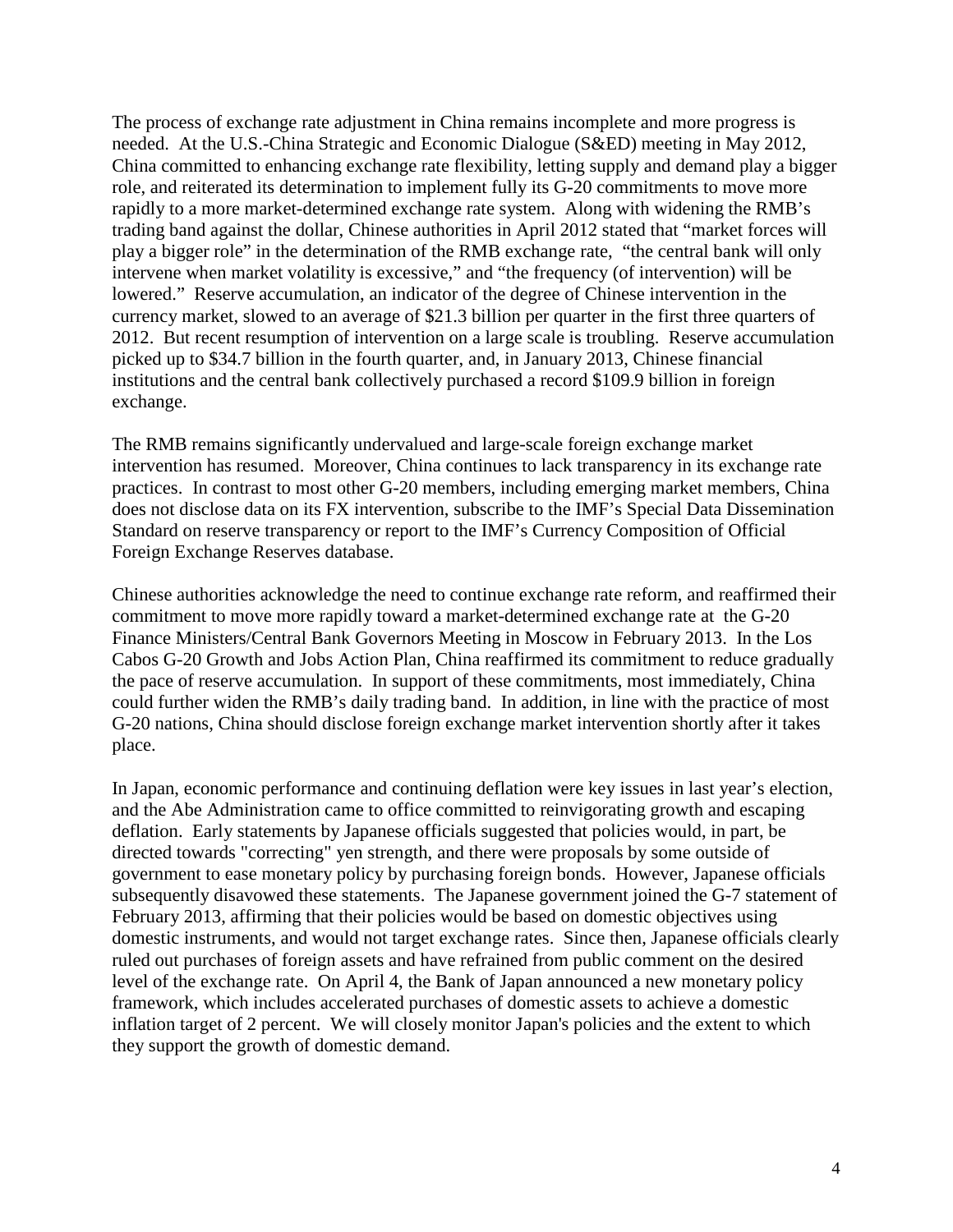Even though the Korean won appreciated by 8 percent against the dollar in 2012, market participants estimate that Korean authorities intervened in both the spot and forward markets to limit the pace of won appreciation through the year. Korean authorities also spoke out against won "volatility" and warned of tightened macroprudential measures on the banking system at times when the won was under upward pressure. Korean authorities should limit foreign exchange intervention to the exceptional circumstances of disorderly market conditions. In addition, in line with the practice of most G-20 nations, Korea should disclose foreign exchange market intervention shortly after it takes place. Finally, Korean macroprudential measures should be clearly designed and introduced in order to reduce financial sector risks, rather than to reduce upward pressure on the exchange rate.

Based on the analyses in this report, Treasury has concluded that no major trading partner of the United States met the standard of manipulating the rate of exchange between their currency and the United States dollar for purposes of preventing effective balance of payments adjustments or gaining unfair competitive advantage in international trade as identified in Section 3004 of the Act during the period covered in the Report. Nonetheless, Treasury is closely monitoring developments in economies where exchange rate adjustment is incomplete and pushing for concrete adherence to recent G-7 and G-20 commitments. Treasury will continue to monitor closely exchange rate developments in all the economies covered in this report, with particular attention to the pace of RMB appreciation, and press for further policy changes that yield greater exchange rate flexibility, a more level playing field, and support for a strong, sustainable, and balanced global economy.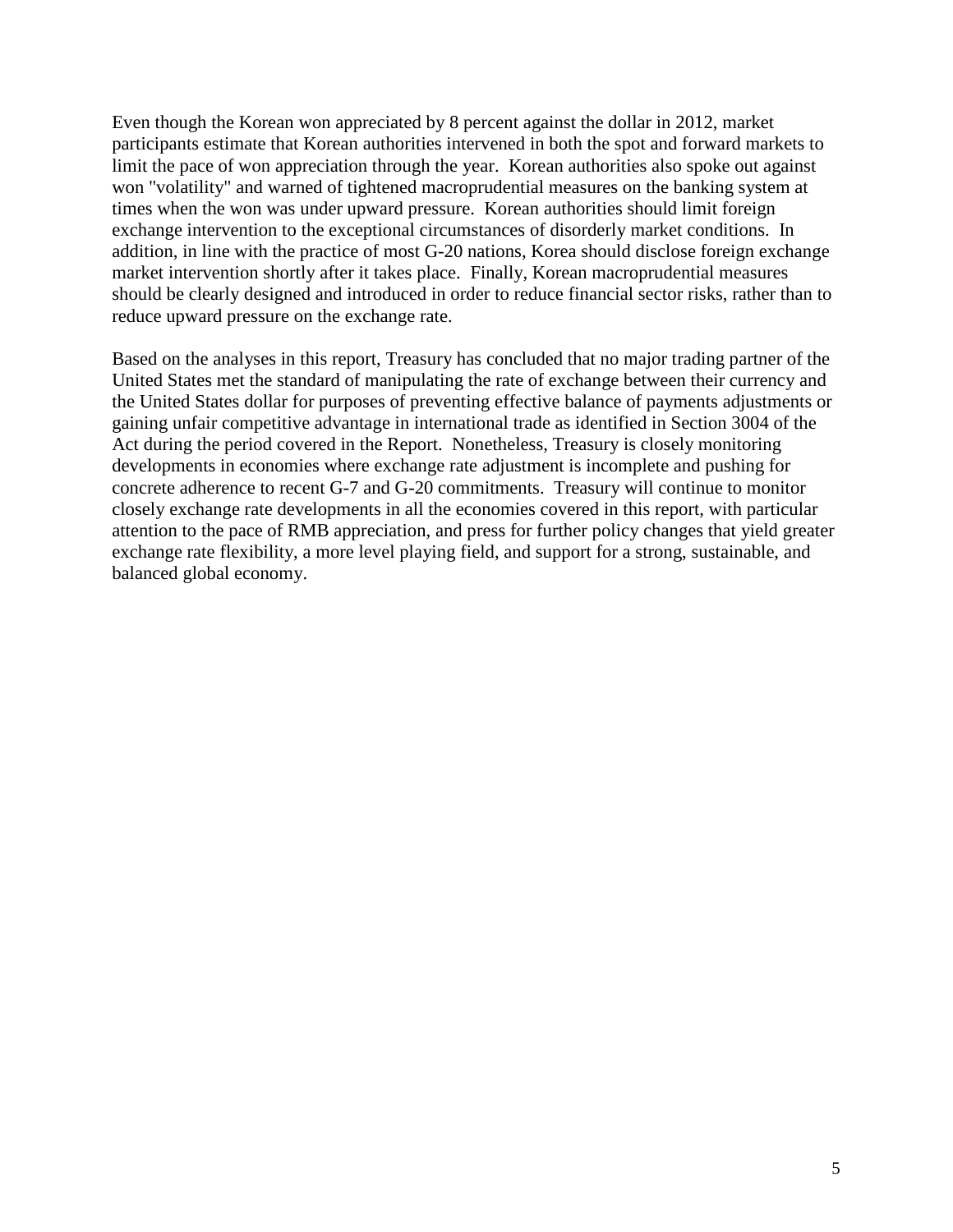# <span id="page-7-0"></span>**Introduction**

This Report focuses on international economic and foreign exchange developments in the second half of 2012. Where pertinent and when available, data and developments through early April 2013 are included.

Exports and imports of goods to and from the ten economies analyzed in this Report accounted for 72 percent of U.S. merchandise trade in 2012.

# <span id="page-7-1"></span>**U.S. Macroeconomic Trends**

#### *U.S. Economic Growth Continued at a Moderate Pace*

Real GDP grew by 1.7 percent at an annual rate during the second half of 2012, comparable to the 1.6 percent pace in the first half of the year. Growth was uneven over the year, in part reflecting temporary factors such as severe drought conditions that affected agricultural output last summer. In the final quarter of 2012, the pace of expansion slowed to 0.4 percent at an annual rate, reflecting a steep drop in defense spending and notably slower inventory growth. However, growth of private domestic demand – the sum of consumption, business fixed investment and residential investment – accelerated to a 3.6 percent pace from 1.5 percent in the third quarter. Although the economy continues to face challenges in 2013, the housing sector is showing clear signs of recovery, households are making progress repairing their balance sheets, firms are making capital investments, and labor market conditions are steadily improving. A consensus of private forecasters expects growth to strengthen gradually through the end of the 2013.

Growth during the second half of 2012 reflected a slightly slower pace of consumer spending, offset by a pickup in residential investment, a somewhat larger contribution to growth from net exports, and smaller negative contributions from government and the change in private inventories. Consumer spending rose at a 1.7 percent annual rate during the latter half of 2012, slowing from the 2.0 percent rate during first half of the year. Growth of business fixed investment was relatively steady throughout the year, growing at a 5.5 percent annual rate in both the first and second half. During the latter half of 2012, growth of equipment and software investment slowed to an annual rate of 4.3 percent, from 5.1 percent in the first half, while business spending on structures picked up to 8.0 percent from 6.5 percent in the first half of 2012. Growth of residential investment accelerated to a 15.5 percent annual rate during the second half of 2012 from an already strong 14.3 percent pace during the first half. Residential investment grew by nearly 15 percent over the four quarters of 2012, the strongest yearly increase since 1983.

Inventories were a drag on growth through most of 2012, in part reflecting the impact of severe drought conditions on farm inventories. Export growth slowed sharply during the final two quarters of 2012, reflecting a general slowdown in the global economy. In the fourth quarter of 2012, exports fell by 2.8 percent, the first decline since the recovery began. However, imports also weakened, falling in both the third and fourth quarters. As a result, net exports added an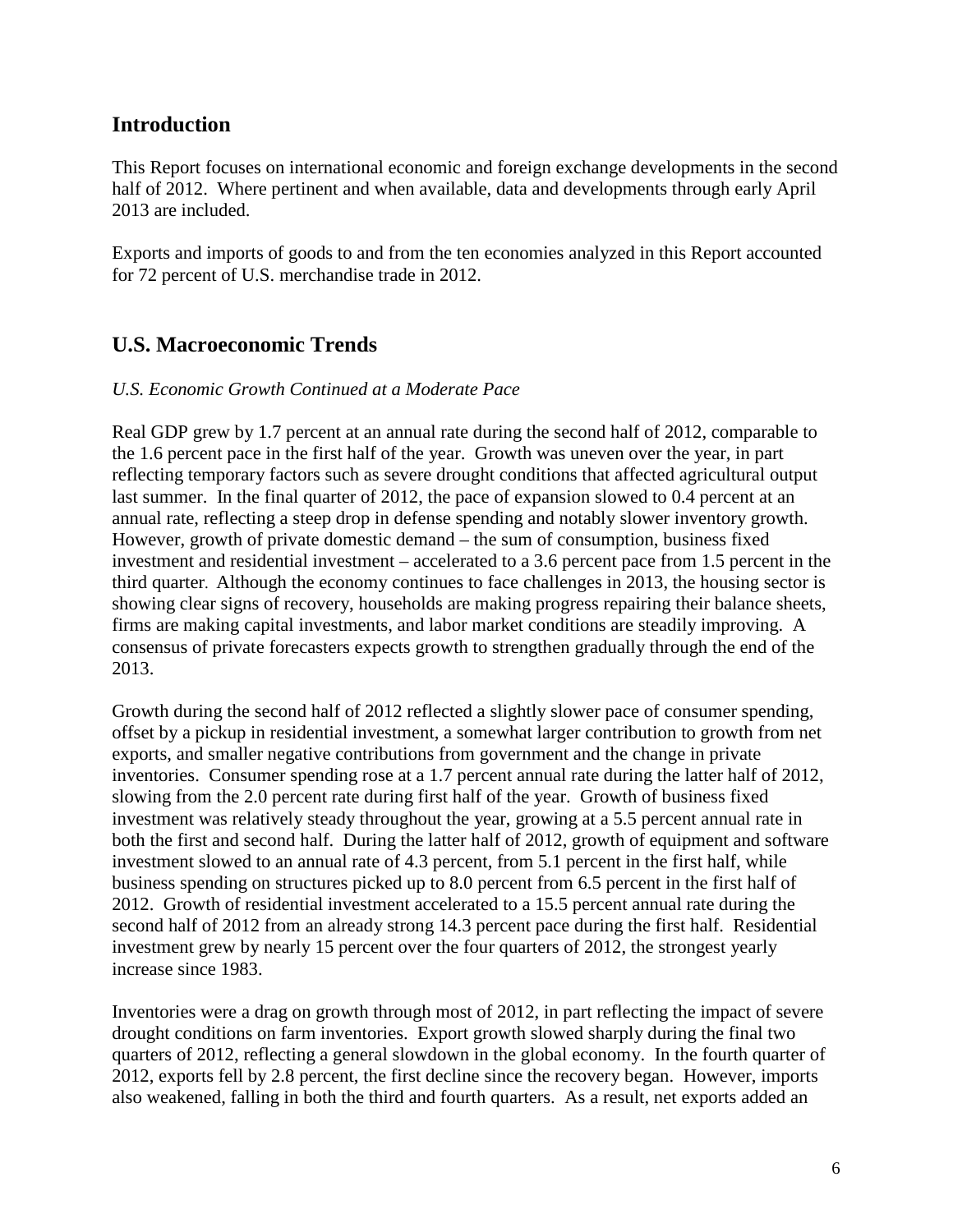average of 0.3 percentage point to real GDP growth in the third and fourth quarters, double the contribution averaged in the first two quarters of the year. Ongoing fiscal contraction at all levels of government continued to weigh on growth during the latter half of 2012, with government spending falling by 1.7 percent at an annual rate following a slightly steeper decline of 1.9 percent during the first two quarters of the year. Altogether, government consumption and investment fell by 1.8 percent over the four quarters of 2012, less than the 3.3 percent decline over the previous four quarters.

The economy is expected to expand at a faster pace during the first quarter of 2013, and to accelerate further over the course of 2013. A consensus of private forecasters currently expects real GDP to grow at a 2.1 percent annual rate in the first quarter, and to increase by 2.3 percent over the four quarters of 2013.

#### *The Housing Sector Is Recovering*

Activity in the housing market firmed during the latter half of 2012 and the first two months of 2013, supported by improving house prices, declining inventories, tightening supply in selected markets, loosening credit conditions, a faster pace of job creation in the economy, and recordlow mortgage rates. A variety of indicators continued to show improvement, including housing starts and home sales, both of which have been trending higher for the past several quarters. Single-family housing starts rose to 618,000 at an annual rate in February 2013, the highest level in over four and one-half years and up nearly 32 percent from a year earlier. Sales of new singlefamily homes have risen 12.3 percent over the past year, reaching 411,000 at an annual rate in February 2013. Sales of existing single-family homes (94 percent of all home sales) increased 10.2 percent over the past year to nearly 5 million at an annual rate in February. The inventory of homes available for sale continued to decline. At the end of February the supply of new single-family homes on the market stood at a 4.4-month supply, near its long-term average, and there was a 4.7-month supply of existing homes for sale. Residential investment has contributed positively to GDP growth in each of the past seven quarters following a five-year period of subtracting from GDP growth. The pickup in housing activity has helped lift house prices. In January, key house price measures posted their strongest year-over-year gains since mid-2006, with increases ranging from  $6\frac{1}{2}$  percent to 9<sup>3</sup>/<sub>4</sub> percent.

#### *Labor Market Conditions Continued to Improve*

Job creation proceeded at a steady pace during much of the latter half of 2012, but accelerated towards the end of the year and into early 2013. On average, nonfarm payrolls increased by 180,000 per month in the last six months of 2012, comparable to the 185,000 average monthly pace during the first half of the year. Over the six months through March 2013, the average monthly pace of job creation rose to 188,000. Close to 5.9 million jobs have been created since February 2010, including nearly 6.5 million in the private sector. Between December 2011 and December 2012, the unemployment rate fell by 0.7 percentage point to 7.8 percent, and dropped further in March 2013 to 7.6 percent, the lowest level in more than four years. Despite these gains, private employment is still 2.3 million lower than at the start of the recession in December 2007 and the unemployment rate is 2.6 percentage points higher. Some progress has been made in reducing long-term unemployment, but the share of the unemployed out of work for 27 weeks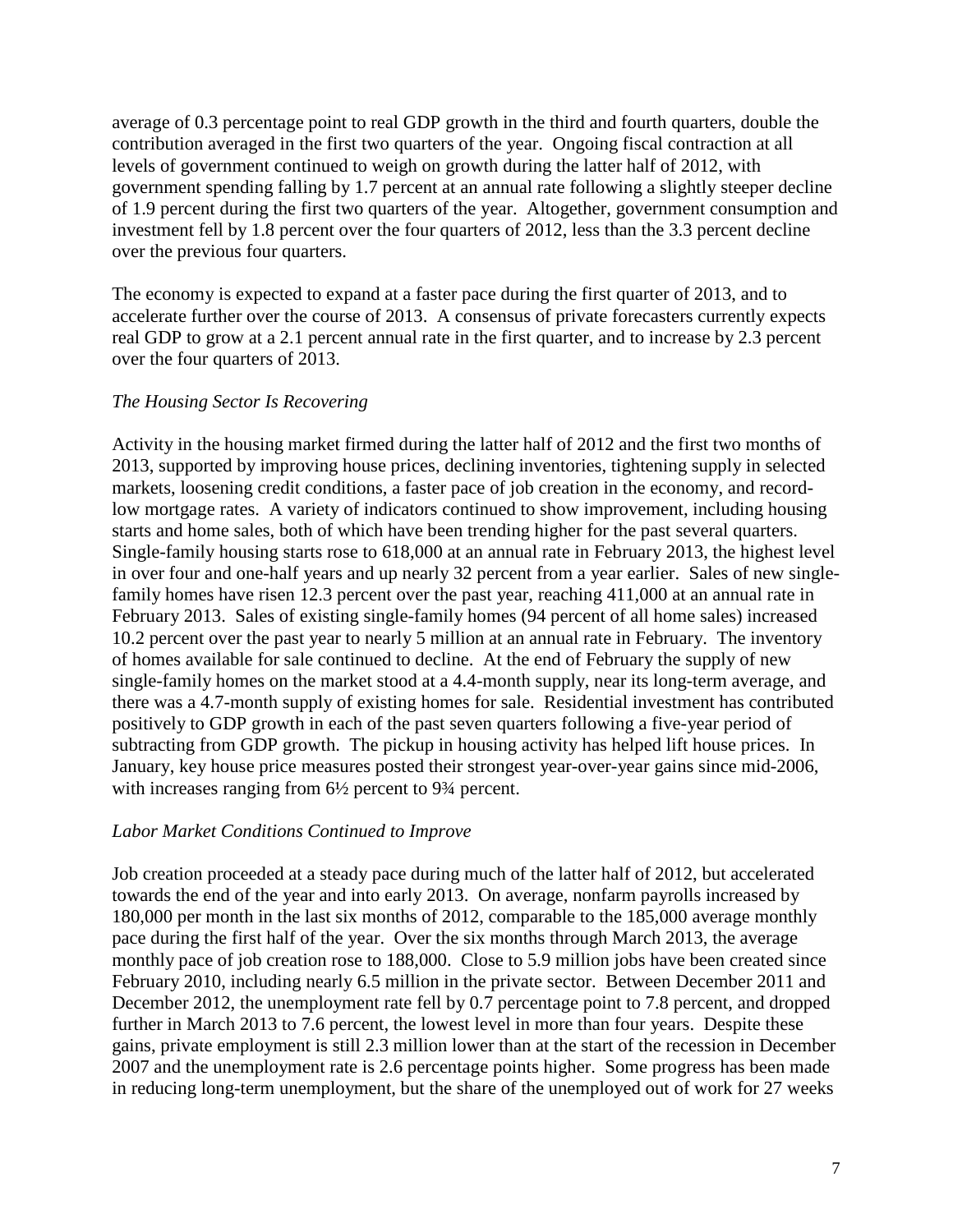or more remains high. This rate stood at 39.6 percent as of March 2013, down from a record level of 45.3 percent in March 2011.

#### *Inflation Remained Moderate*

Energy prices eased off their early 2012 highs. The front-month futures price of West Texas Intermediate (WTI) crude oil averaged \$93 per barrel in March 2013, down from a high of \$106 per barrel in March 2012. The U.S. average retail price for regular gasoline rose sharply during the spring of 2012, peaking at \$3.94 per gallon in early April, but as of April 1, 2013 stood at \$3.67 per gallon.

Rising energy prices in particular pushed headline inflation higher early in 2012, but the rate of inflation has slowed over the past several months. The consumer price index rose 2.0 percent during the year ending in February 2013, slowing from a 2.9 percent increase in the previous twelve months. Core consumer inflation has also moderated recently to 2.0 percent over the year ending in February from 2.2 percent over the year-earlier period. Persistent slack in labor markets, as well as low capacity utilization, have helped contain inflationary pressures. Compensation cost growth as measured by the Employment Cost Index (ECI) for privateindustry workers rose 1.9 percent during the year ending in December 2012, compared with a 2.2 percent rise in the twelve months through December 2011.

#### *Fiscal Consolidation Remains a Priority*

The federal budget deficit narrowed to \$1.1 trillion (7.0 percent of GDP) in FY2012 from \$1.3 trillion (8.7 percent of GDP) in FY2011. The deficit has declined by roughly 3 percentage points as a share of the economy from a peak of 10.1 percent in FY2009. Putting federal finances on a more sustainable course over the longer run remains a top priority. The Administration's FY2014 Budget would reduce the deficit by over \$4 trillion, including the \$2.5 trillion in deficit reduction measures enacted through January of this year, narrowing the deficit to less than 2 percent of GDP by the end of the 10-year budget horizon and reducing the debt as a share of the economy.

# <span id="page-9-0"></span>**The Global Economy**

The global economic environment continued to weaken in the second half of 2012. Output in both Japan and the Euro Area declined. Growth weakened in emerging market economies in the second and third quarters of 2012 before rebounding in the fourth quarter. This weakness reflects ongoing synchronized fiscal consolidation and private sector deleveraging in the advanced economies, and inadequate global demand rebalancing.

Economic data suggest some pickup in activity in early 2013, but overall the IMF is projecting only a marginal improvement in global growth in 2013, reflecting in part an export driven pickup in growth in some emerging market economies as private demand in the United States is expected to remain solid.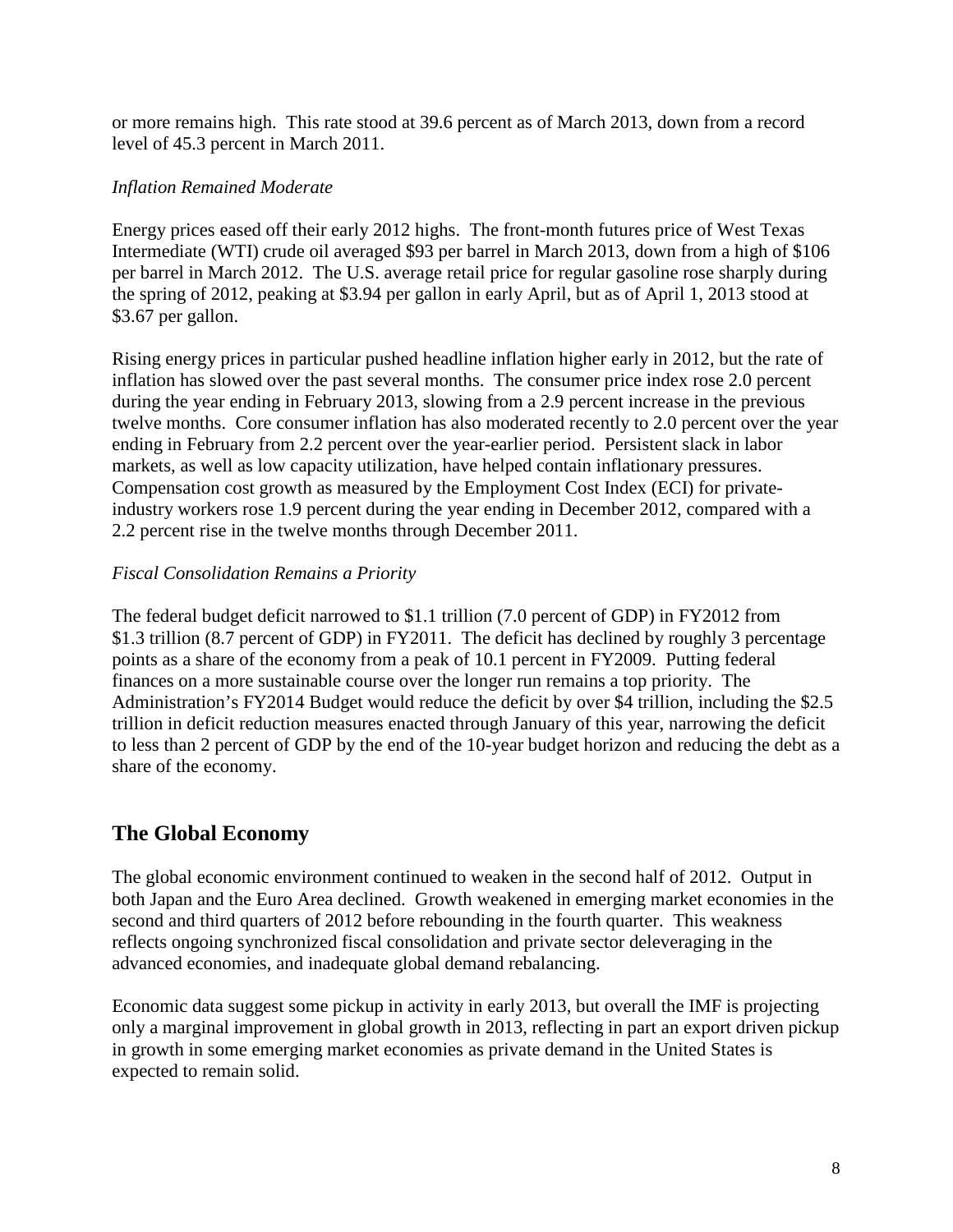Nearly four years after the recovery from the financial crisis began, output in many advanced economies has yet to return to its pre-crisis level. Even among the countries where output has moved above pre-crisis levels, growth remains below precrisis trends. Only Australia, which saw the mildest recession among the advanced economies, has seen a robust recovery.

Output in all the major emerging market economies has expanded beyond pre-crisis levels. China and



Indonesia, which did not experience a decline in growth during the 2008-09 period, and India, which saw a mild recession, have all experienced strong expansions. Output is between 30 and 45 percent above pre-crisis levels. Other major emerging market economies have seen output increase by about 10 percent from pre-crisis levels, with the exception of Russia where output has increased by less than 5 percent.



A key imperative is to strengthen global growth. This will require action by current account surplus countries to boost domestic demand, in part by allowing necessary adjustments in exchange rates. In this regard, progress has been made by the international community to strengthen exchange rate commitments. In February 2013, G-7 members reaffirmed that their respective monetary policies would be oriented toward domestic objectives using domestic instruments and that they would not target exchange rates. This affirmation was followed by adoption by the G-20 of a critical new commitment not to target exchange rates for competitive purposes, while reaffirming the importance of moving rapidly toward market-determined exchange rates and exchange rate flexibility reflecting underlying fundamentals, and avoiding persistent exchange rate misalignments. It will be essential that these new commitments be adhered to in action as well as word. Treasury will continue to urge the G-20 to follow-through on existing commitments and push for even stronger exchange rate disciplines, including greater transparency of foreign reserve data and intervention operations, and agreement to avoid official public statements intended to influence exchange rate levels.

<span id="page-10-0"></span>Global imbalances have declined in recent years, but much of the decline reflects a contraction in demand on the part of current account deficit countries rather than strong domestic demand growth in current account surplus countries. For example, while European deficit countries have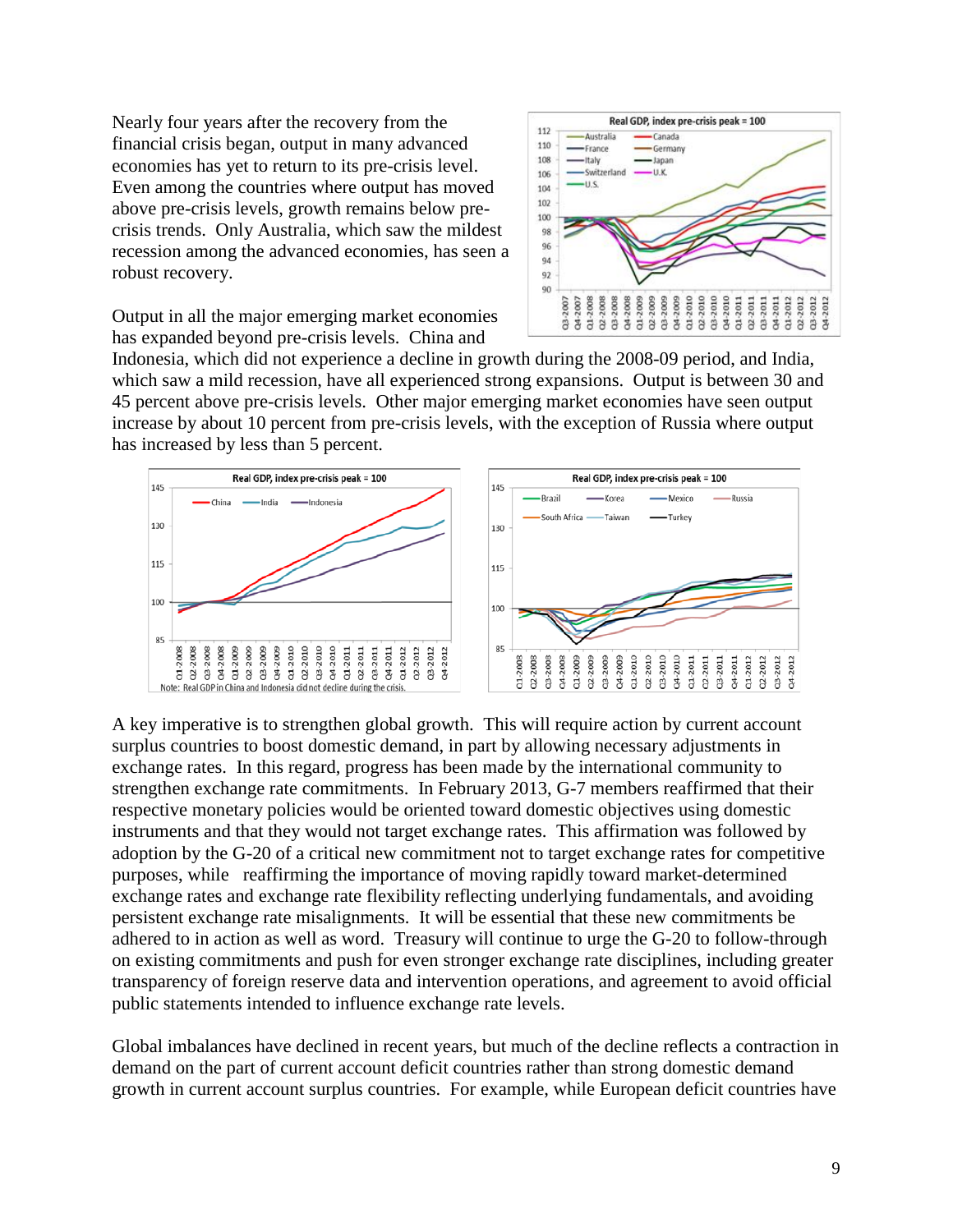sharply reduced their current account deficits, surplus European countries have not reduced their current account surpluses, and the Euro Area's overall current account has swung into surplus. Germany, for example, maintains a current account surplus in excess of 6 percent of GDP as does the Netherlands. Thus, adjustment in Europe is essentially premised on demand emanating from outside of Europe rather than addressing the shortfalls in demand within Europe.

China's current account surplus has declined from a peak of 10.1 percent of GDP in 2007 to 1.9 percent of GDP in 2011 and 2.3 percent in 2012. The appreciation of China's real effective exchange rate has been an important factor in reducing the current account surplus. At the same time, cyclical factors, such as weakness in demand from advanced economies, and shifts in terms of trade have also played a role.

Further efforts are needed on the part of both current account surplus and deficit countries to rebalance global demand. The United States, for example, needs to further boost saving efforts, while China and other emerging Asian economies need to boost domestic demand, including by allowing their currencies to appreciate. Germany also needs to boost domestic demand.

Foreign currency reserve accumulation by most major emerging market holders declined in the second half of 2011 as a result of increased global risk aversion, weaker capital flows, and downward pressure on emerging market currencies. Chinese foreign currency reserves, for example, fell by \$12.8 billion a month in the last five months of 2011. In contrast, Japan's and Switzerland's foreign exchange reserves rose sharply over this period, reflecting intervention. Japan intervened in August 2011 and again in October/November 2011, purchasing foreign

currency. Switzerland established an exchange rate floor of 1.20 Swiss francs per euro, September 2011. The Swiss National Bank intervened as necessary to prevent the exchange rate from breaching the floor.

From early 2012 through February 2013, for most major holders the pace of accumulation remained below that of the 2009 to mid-2011 period. Japan has not intervened since November 2011. Saudi Arabia is the only emerging market economy for which the pace of reserve accumulation has been increasing, reflecting rising oil revenues. India's foreign currency reserves have fallen since

| Foreign Currency Reserve Accumulation: Major Holders                              |                  |                                                                            |           |                    |  |  |  |
|-----------------------------------------------------------------------------------|------------------|----------------------------------------------------------------------------|-----------|--------------------|--|--|--|
|                                                                                   | February<br>2013 |                                                                            |           |                    |  |  |  |
|                                                                                   |                  | Average Monthly increase, \$ millions<br>Feb 2009 to<br><b>Jul 2011 to</b> |           |                    |  |  |  |
|                                                                                   | Reserves \$      |                                                                            |           | <b>Dec 2011 to</b> |  |  |  |
|                                                                                   | millions         | <b>Jul 2011</b>                                                            | Dec 2011  | Feb 2013           |  |  |  |
| China                                                                             | 3,311,589        | 45,973                                                                     | $-12,827$ | 10,870             |  |  |  |
| Japan                                                                             | 1,186,584        | 3,151                                                                      | 29,851    | $-2,443$           |  |  |  |
| Saudi Arabia                                                                      | 646,551          | 2,265                                                                      | 7,029     | 8,881              |  |  |  |
| Russia                                                                            | 462,372          | 3,817                                                                      | $-7,339$  | 1,515              |  |  |  |
| Switzerland                                                                       | 461,366          | 6,564                                                                      | 7,485     | 13,589             |  |  |  |
| Taiwan                                                                            | 404,080          | 3,675                                                                      | $-3,044$  | 1,324              |  |  |  |
| <b>Brazil</b>                                                                     | 362,494          | 5,230                                                                      | 1,427     | 1,380              |  |  |  |
| Korea                                                                             | 316,430          | 3,556                                                                      | $-1,142$  | 1,300              |  |  |  |
| Hong Kong                                                                         | 291,939          | 3,357                                                                      | 1,375     | 1,146              |  |  |  |
| India                                                                             | 258,229          | 1,636                                                                      | $-4,645$  | $-336$             |  |  |  |
| Singapore                                                                         | 256,275          | 2,618                                                                      | $-793$    | 1,521              |  |  |  |
| Note: Latest data for China are December 2012, and January 2013 for Saudi Arabia. |                  |                                                                            |           |                    |  |  |  |

July 2011 as the Reserve Bank of India intervened on several occasions to limit depreciation of the rupee, although the pace of intervention has moderated. The IMF's reserve adequacy metric indicates that many major emerging market economies have reserves in excess of levels adequate for precautionary purposes. [2](#page-0-0)

<span id="page-11-0"></span><sup>&</sup>lt;sup>2</sup> See, International Monetary Fund, "Assessing Reserve Adequacy," IMF Policy Paper, February 14, 2011. http://www.imf.org/external/np/pp/eng/2011/021411b.pdf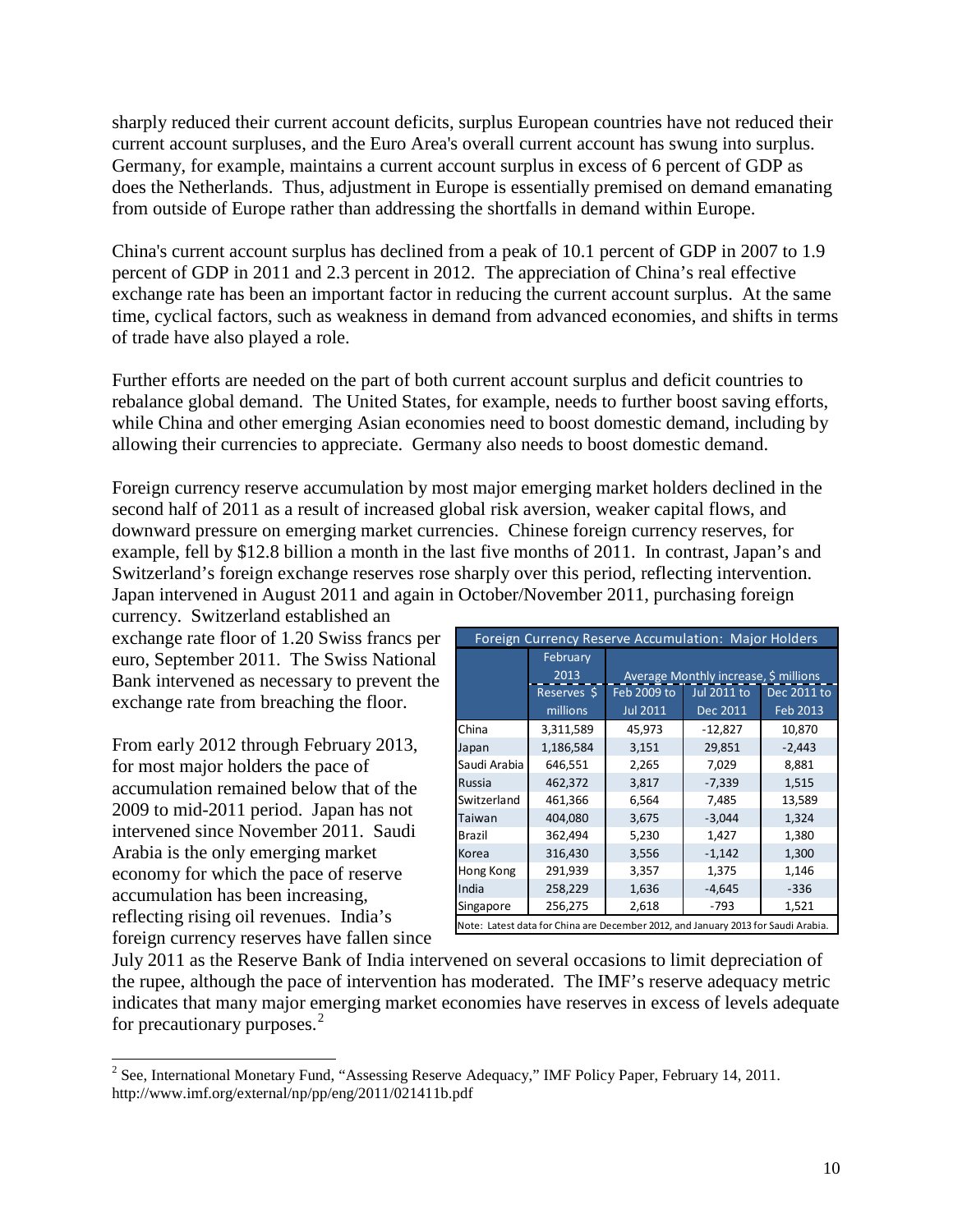# <span id="page-12-0"></span>**U.S. International Accounts**

| <b>U.S. Balance of Payments and Trade</b>                                                                              |          |          |          |          |          |          |  |  |
|------------------------------------------------------------------------------------------------------------------------|----------|----------|----------|----------|----------|----------|--|--|
| (\$ billions, seasonally adjusted unless indicated)                                                                    | 2011     | 2012     | Q1-12    | Q2-12    | $Q3-12$  | Q4-12    |  |  |
| <b>Current Account</b>                                                                                                 |          |          |          |          |          |          |  |  |
| Balance on goods (for details, see lower half of table)                                                                | $-738.4$ | $-735.3$ | $-194.6$ | $-186.0$ | $-174.2$ | $-180.6$ |  |  |
| <b>Balance on services</b>                                                                                             | 178.5    | 195.8    | 46.0     | 48.3     | 49.3     | 52.2     |  |  |
| Balance on income (including employee compensation)                                                                    | 227.0    | 198.6    | 47.5     | 52.1     | 46.6     | 52.4     |  |  |
| Net unilateral current transfers                                                                                       | $-133.1$ | $-134.1$ | $-32.7$  | $-32.8$  | $-34.2$  | $-34.4$  |  |  |
| <b>Balance on current account</b>                                                                                      | $-465.9$ | $-475.0$ | $-133.8$ | $-118.4$ | $-112.4$ | $-110.4$ |  |  |
| Balance on current account as % of GDP                                                                                 | $-3.1$   | $-3.0$   | $-3.5$   | $-3.0$   | $-2.8$   | $-2.8$   |  |  |
| Capital and Financial Account (financial inflow = $+)$                                                                 |          |          |          |          |          |          |  |  |
| Net official assets                                                                                                    | 92.3     | 454.3    | 119.6    | 93.1     | 145.5    | 96.1     |  |  |
| Net bank flows                                                                                                         | 522.8    | $-24.1$  | 96.3     | 52.6     | $-133.2$ | $-39.7$  |  |  |
| Net direct investment flows                                                                                            | $-185.3$ | $-176.8$ | $-92.5$  | $-13.5$  | $-49.1$  | $-21.7$  |  |  |
| Net sales of securities                                                                                                | 37.6     | 147.8    | 51.1     | $-30.6$  | 97.5     | 29.7     |  |  |
| Net liabilities to unaffiliated foreigners by nonbank concerns                                                         | $-5.0$   | $-55.6$  | $-25.0$  | $-2.4$   | $-3.4$   | $-24.9$  |  |  |
| Other <sup>*</sup>                                                                                                     | 92.8     | 60.5     | 16.7     | 7.3      | 10.6     | 26.0     |  |  |
| <b>Balance on capital and financial account</b>                                                                        | 555.1    | 406.2    | 166.1    | 106.6    | 67.8     | 65.6     |  |  |
| <b>Memo Items</b>                                                                                                      |          |          |          |          |          |          |  |  |
| Statistical discrepancy                                                                                                | $-89.2$  | 68.8     | $-32.3$  | 11.8     | 44.6     | 44.8     |  |  |
| Change in foreign official assets in the United States                                                                 | 211.8    | 373.6    | 69.7     | 79.8     | 131.1    | 93.0     |  |  |
| <b>Current Account Detail: Trade in Goods</b>                                                                          |          |          |          |          |          |          |  |  |
| Exports of goods                                                                                                       |          |          |          |          |          |          |  |  |
| Agricultural products                                                                                                  | 126.2    | 132.9    | 29.8     | 33.0     | 36.9     | 33.2     |  |  |
| Industrial supplies and materials (including petroleum)                                                                | 518.7    | 519.6    | 132.7    | 132.0    | 126.3    | 128.6    |  |  |
| Capital goods except autos                                                                                             | 493.2    | 526.9    | 131.3    | 131.3    | 133.6    | 130.7    |  |  |
| Automotive products                                                                                                    | 133.1    | 146.0    | 36.4     | 37.4     | 36.4     | 35.8     |  |  |
| Consumer goods except autos and food                                                                                   | 175.0    | 181.6    | 44.1     | 45.8     | 45.7     | 45.9     |  |  |
| Other goods                                                                                                            | 51.2     | 57.1     | 13.7     | 13.9     | 13.9     | 15.7     |  |  |
| <b>Total exports of goods</b>                                                                                          | 1,497.4  | 1,564.1  | 387.9    | 393.5    | 392.8    | 389.8    |  |  |
| Imports of goods                                                                                                       |          |          |          |          |          |          |  |  |
| Agricultural products                                                                                                  | 108.2    | 111.1    | 28.0     | 27.5     | 27.7     | 27.8     |  |  |
| Industrial supplies and materials (including petroleum)                                                                | 782.1    | 753.1    | 198.5    | 190.6    | 180.3    | 183.7    |  |  |
| Capital goods except autos                                                                                             | 513.4    | 551.4    | 137.9    | 140.0    | 136.7    | 136.8    |  |  |
| Automotive products                                                                                                    | 255.2    | 298.4    | 73.5     | 74.6     | 76.1     | 74.2     |  |  |
| Consumer goods except autos and food                                                                                   | 517.4    | 519.7    | 128.1    | 130.0    | 129.5    | 132.0    |  |  |
| Other goods                                                                                                            | 59.5     | 65.7     | 16.6     | 16.7     | 16.6     | 15.9     |  |  |
| <b>Total imports of goods</b>                                                                                          | 2,235.8  | 2,299.4  | 582.5    | 579.5    | 566.9    | 570.4    |  |  |
| <b>Balance of trade in goods</b>                                                                                       | $-738.4$ | $-735.3$ | $-194.6$ | $-186.0$ | $-174.2$ | $-180.6$ |  |  |
| Source: Bureau of Economic Analysis (BEA) via Haver Analytics.                                                         |          |          |          |          |          |          |  |  |
| Notes: *Latest quarter calculated by inference; this line contains items with a longer reporting lag than other lines. |          |          |          |          |          |          |  |  |
| Current account + capital and financial account + statistical discrepancy = $0$ .                                      |          |          |          |          |          |          |  |  |

*Current Account*

The U.S. current account deficit narrowed to 3.0 percent of GDP in 2012 from 3.1 percent in 2011. In dollar terms, the deficit increased to \$475 billion in 2012 from \$466 billion the previous year. The surplus in the services trade rose and the deficit in goods trade narrowed, though they were somewhat offset by a smaller surplus in income balance.

After hitting a trough of 2.5 percent of GDP in the second quarter of 2009, the quarterly current account deficit has remained within a narrow range of 2.7 to 3.2 percent of GDP, except for the 3.5 percent recorded during the first quarter of 2012. Nominal exports of goods and services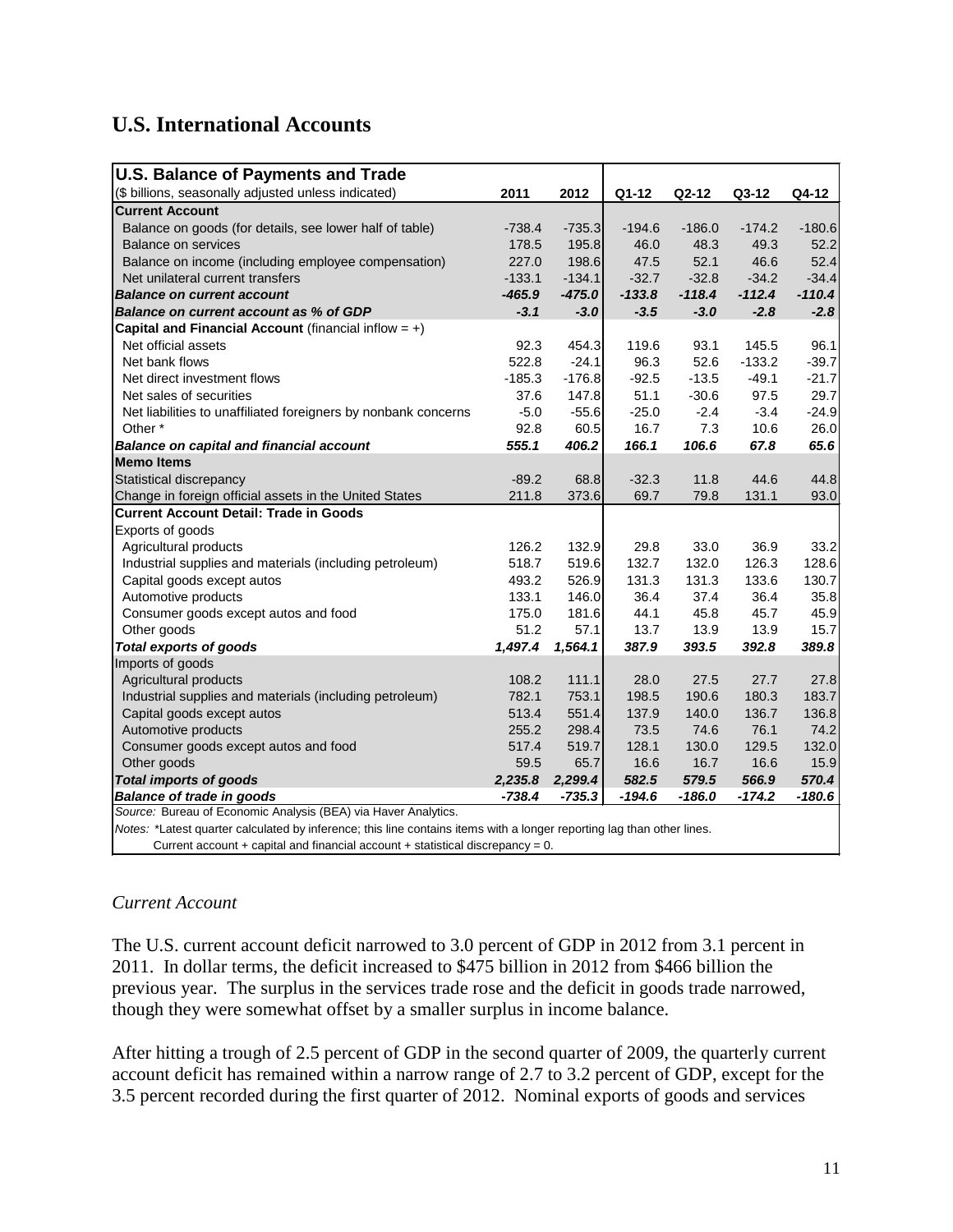grew 43 percent from the trough to the fourth quarter of 2012, while nominal imports of goods grew 46 percent.

A decrease in oil imports due to increased U.S. oil production reduced the current account deficit by \$34.8 billion in 2012. This reduction, however, was offset by an increase of \$35.3 billion in the non-oil trade deficit. The slight decrease in the U.S. current account deficit in 2012 (from 3.1 percent of GDP to 3.0 percent of GDP) was therefore not attributable to movements in the merchandise trade balance, but rather to an increase in the balance on services. The non-oil deficit has steadily increased since 2009 and currently stands at 1.6 percent of GDP, although it is still substantially below the peak of 3.9 percent of GDP in 2005. The oil deficit reached its peak in 2008 at 3.1 percent of GDP, but has since declined to 1.7 percent of GDP.

#### *Financial Account*

U.S. private investment abroad, as measured by portfolio and foreign direct investment, peaked in early 2007, prior to the onset of the global financial crisis. During the worst of the crisis, U.S. investors reduced their holdings of foreign equities and bonds and moderated new foreign direct investment. In the post-crisis period portfolio investment has been subdued but direct investment has increased on average.

The European Union (EU) was the primary destination for U.S. portfolio investment in the pre-crisis period and continues to be the primary destination. Nevertheless, quarterly U.S. investment in the EU is averaging less than half its pre-crisis levels. U.S. investors have shifted their portfolios closer to home, increasing investment in North America. In contrast, holdings of equities and bonds of other Western Hemisphere countries and non-European Union Europe have declined in recent years.

U.S. foreign direct investment has increased in most regions. Only in the Asia Pacific region have direct investment inflows from the United States slowed in the post-crisis periods.

# <span id="page-13-0"></span>**The Dollar in Foreign Exchange Markets**

In 2012, the dollar depreciated on a nominal effective basis between the end of May and mid-

September, falling by 5.1 percent against the major currencies and 4.1 percent against the



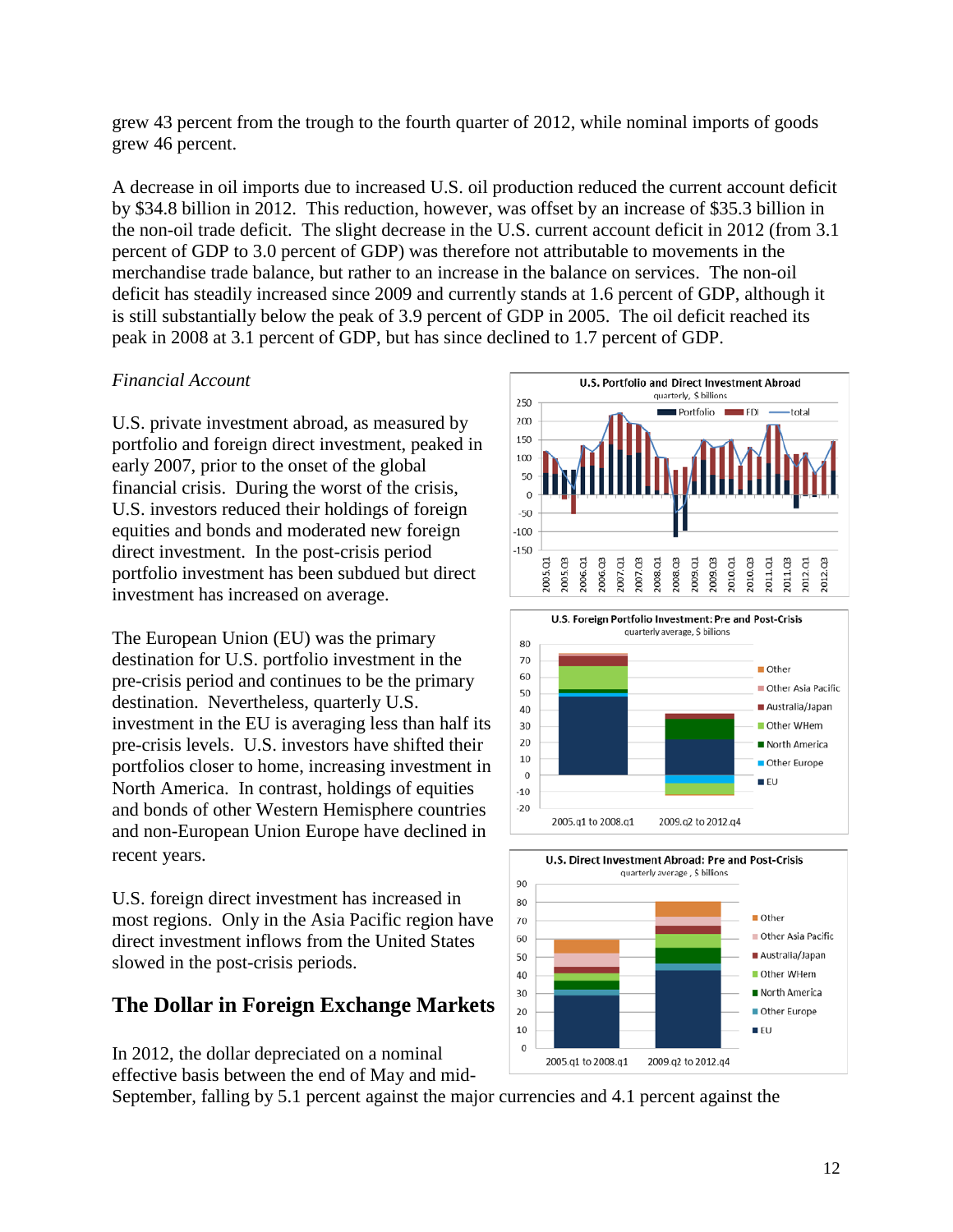emerging market currencies. The dollar then reversed course, appreciating by 3.3 percent against the major currencies through mid-November and 0.6 percent against the emerging market currencies, but fell again by 0.9 percent against both sets of currencies through the end of the year. In 2013, the dollar's path against the major and emerging market currencies has diverged. The dollar has risen by 3.7 percent against the major currencies through early April, but has remained nearly steady (falling by 0.7 percent) against the emerging market currencies.



In the second half of 2012, the dollar depreciated against all the currencies covered in this report, with the exception of the Brazilian real and the Japanese yen. During 2013, however, the dollar has appreciated against most of the currencies, with the exception of the renminbi, Brazilian real and Mexican peso.



On a real effective basis, the yen depreciated by nearly 20 percent between June 2012 and February 2013. The U.S. dollar depreciated by 3.3 percent on a real effective basis. The Mexican peso appreciated the most, rising nearly 11 percent on a real effective basis.

# <span id="page-14-0"></span>**Analyses of Individual Economies**

<span id="page-14-1"></span>*Asia*

# <span id="page-14-2"></span>**China**

The Chinese economy moderated further last year, as real GDP growth slowed from 9.3 percent in 2011 to 7.8 percent in 2012, the country's slowest annual rate in more than a decade. While the slowdown to a more sustainable rate of growth was partly policy-driven, it also reflected softer investment and slower export growth due to continued weak demand in advanced economies. However, robust GDP growth in the fourth quarter of 2012 and a pickup in industrial production growth at the end of the year point to stronger growth momentum in 2013. Consensus forecasts project real GDP growth of 8.2 percent and 8.0 percent in 2013 and 2014, respectively.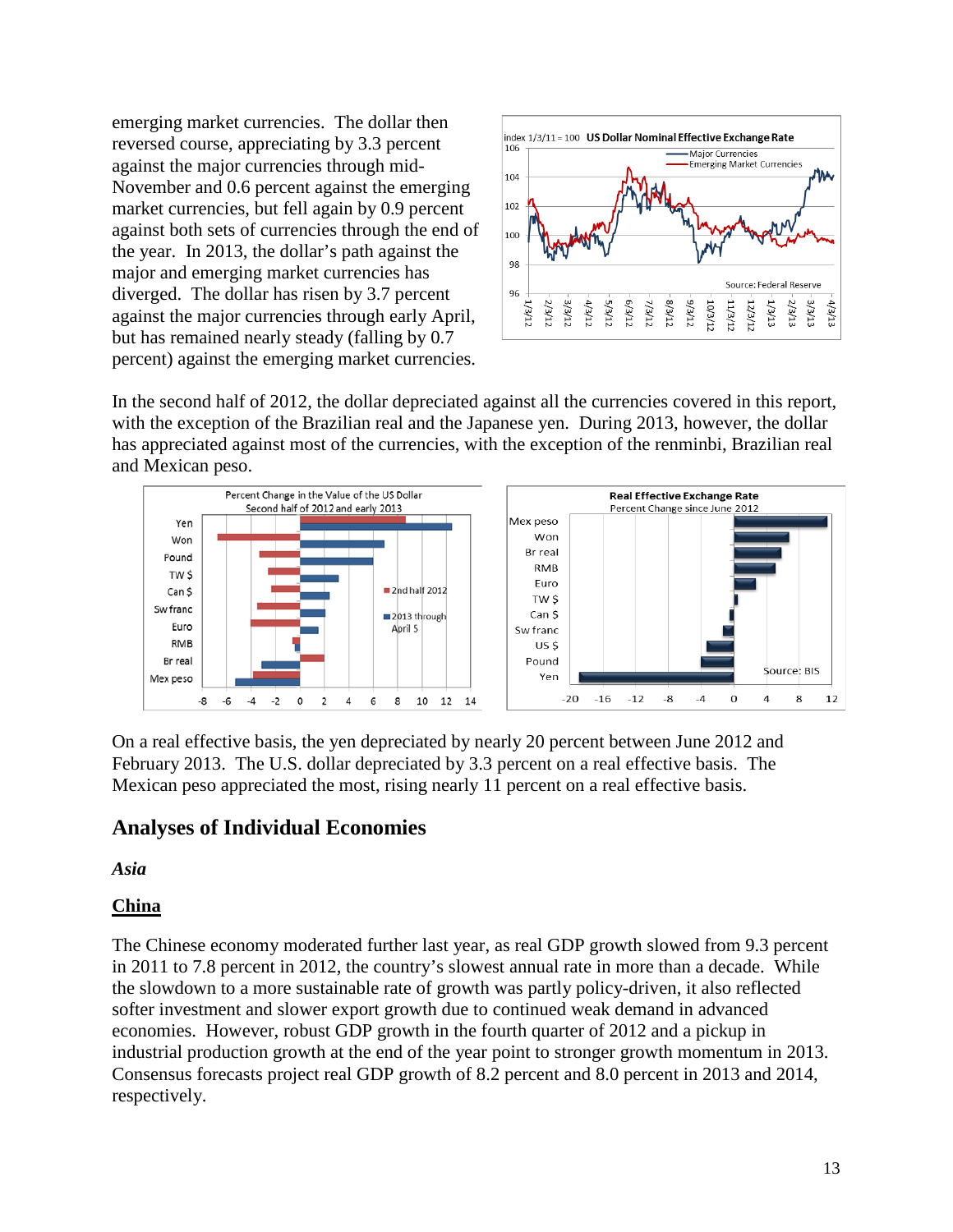Over the past five years, China has had some success shifting the sources of its economic growth away from exports. China's current account surplus has fallen markedly, as a share of GDP, from 10.1 percent in 2007 to 2.3 in 2012. While China's goods trade surplus expanded to 3.9 percent of GDP in 2012, from 3.4 percent of GDP in 2011, the overall trade balance was contained at 2.8 percent of GDP, due largely to a rapidly growing services deficit, particularly in tourism – which has more than doubled since 2011. China's current account surplus relative to global GDP rose to about 0.3 percent in 2012, from 0.2 percent in 2011.

The reduction in the current account surplus partly reflects the sustained appreciation of China's real effective exchange rate (REER), as well as policies to promote greater domestic demand. However, cyclical factors, such as weakness in demand from advanced economies and a deterioration in China's terms of trade have also played a role. Moreover, China continues to rely on an investment-intensive growth strategy that has led to a worsening of *internal* imbalances. At nearly 50 percent of GDP, Chinese investment is well above the levels seen in other countries during their rapid growth stages, and China's household consumption share of GDP is still among the lowest in the world. Without continued currency appreciation and further structural reform, the IMF projects China's current account surplus will widen again in 2013, and double as a share of global GDP by 2017.

China's declining current account surpluses have not been accompanied by the kind of internal rebalancing needed to make them durable. To achieve strong, sustainable, and more balanced growth, and a sustained reduction in China's current account surplus, China's new leadership will need to pursue more decisive structural policies to boost consumption. This will require measures to raise household incomes, increase the purchasing power of household incomes, improve household income security, and reduce the need for precautionary savings. China should also adopt more market-determined prices for factor inputs, such as energy, water, land, and capital to remove distortions that currently tilt the balance of Chinese investment toward capital-intensive manufacturing and away from the services sector.

Moving to market determined interest rates will also be essential to rebalancing, as higher real deposit rates would increase the income households earn on their substantial savings and reduce the need to save such a large share of their income to reach their financial goals. Moreover, liberalizing interest rates will improve capital allocation in China by removing the implicit credit subsidy to state-owned enterprises (SOEs) that lead them to over invest. In June and July of 2012, Chinese authorities took concrete steps on interest rate reform by providing banks in China greater flexibility in determining the rates that they offer to their customers. Previously, administratively determined interest rates announced by China's central bank, the People's Bank of China (PBOC) set a ceiling on deposit rates, with no flexibility to offer higher deposit rates, and set a floor on lending rates, with banks forbidden from lending at rates more than 10 percent below the announced rate. With the reforms in 2012, however, banks now are permitted to offer deposit rates up to 10 percent above, and lending rates up to 30 percent below, the official benchmark interest rates.

The authorities have announced a number of policy initiatives to support economic rebalancing. In February 2013, China's State Council released its income distribution reform plan, which lays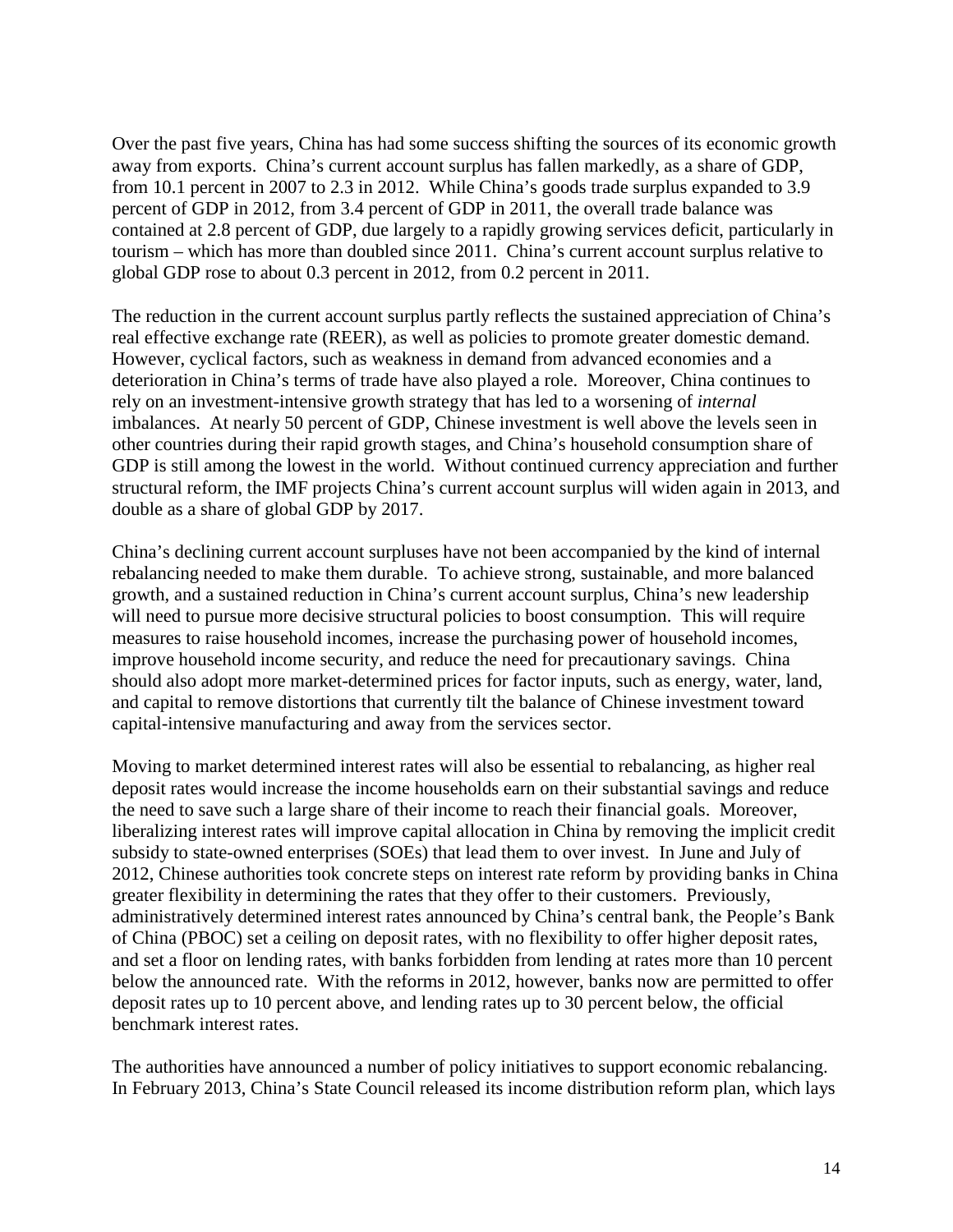out a comprehensive framework to improve income distribution and double household income by 2020. The plan also recommends important structural policies, such as liberalizing interest rates, raising dividend payments of SOEs, and increasing social spending. At the Fourth U.S.- China Strategic and Economic Dialogue (S&ED) meeting in May 2012 and other dialogues, China committed to reduce tariffs on consumer goods and intensify its efforts to reform taxation of the services sector. China cut import tariffs on certain consumer goods, and committed in the S&ED to another round of tariff cuts before the end of 2012. China also started a reform pilot in Shanghai – applying a value added tax (VAT) to the services sector – that lowered taxation on services industries to rates comparable to those paid by goods producing industries. In July 2012, Chinese authorities announced an expansion of the pilot to nine additional provinces and cities, including some of the largest population centers in China, such as Beijing and Guangdong, with plans to eventually extend the pilot nationwide. When fully implemented, this should help support consumption as firms pass on tax savings to households. The removal of policy distortions that artificially raise the profitability of tradable goods relative to non-tradable goods, such as services, will support a more durable reduction in external imbalances.

At the 2012 S&ED, Chinese authorities reiterated their commitment to transform their economic development pattern, highlighting a number of specific and complementary policies to achieve the goals of increasing household incomes and consumption spending. These policies included market-based interest rate reform; structural tax reforms to lower taxation of consumer goods and accelerate the development of the services sector; and raising the dividend payout rate of SOEs, which would unlock SOEs' large retained profits and ultimately shift resources toward the household sector. Although consumption contributed more to China's growth (4.1 percentage points) than investment (3.9 percentage points), this largely reflected a fall in the contribution from investment. There remains ample scope for consumption's share of the economy to rise.

Further renminbi (RMB) appreciation can play a critical role in China's rebalancing by raising the purchasing power of households and increasing domestic consumption. Appreciation would improve the allocation of capital within China, helping to channel resources away from the tradable goods sector and towards more domestically-oriented production. It would also allow the authorities to better control liquidity creation, meet inflation objectives, and limit the possibility of asset bubbles. Conversely, if the future pace of appreciation does not keep pace with China's rapid productivity growth, there is a risk that the degree of undervaluation could increase, resulting in another widening of external imbalances. While exchange rate reform may not be sufficient in itself to bring about rebalancing of the Chinese economy, rebalancing cannot take place without it.

Chinese authorities have acknowledged the need for continued exchange rate reform and have taken a number of steps in this direction. At the National People's Congress in March 2013, China's new leadership pledged to "steadily carry out reforms to make interest rates and the RMB exchange rate more market-based." At the February 2013 G-20 Finance Ministers and Central Bank Governors Meeting in Moscow, G-20 members, including China, pledged not to target exchange rates for competitive purposes, and reaffirmed their commitment to "to move more rapidly toward more market-determined exchange rate systems and exchange rate flexibility to reflect underlying fundamentals, and avoid persistent exchange rate misalignments." China also committed at the 2012 G-20 Leaders Summit in Los Cabos, Mexico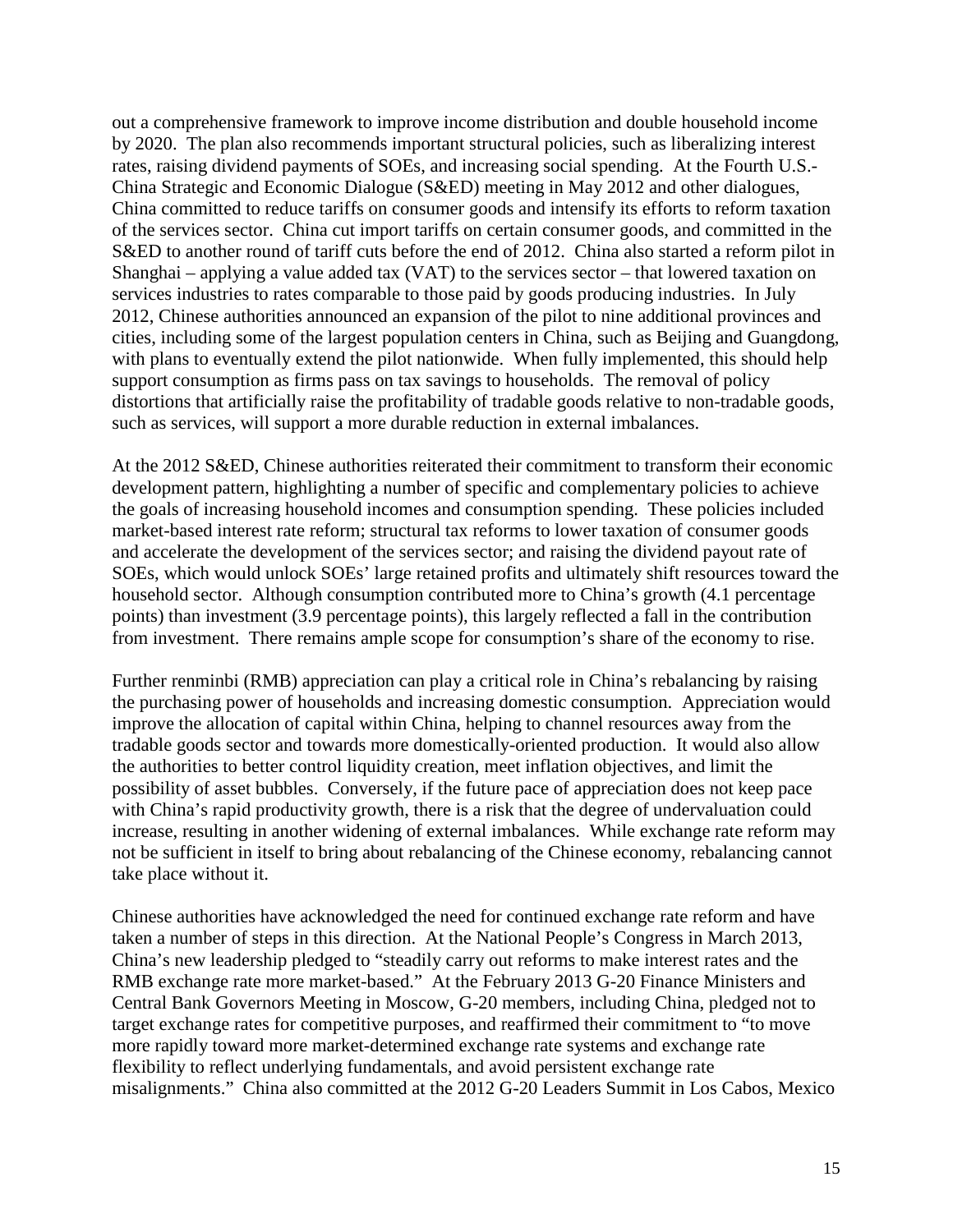to allow market forces to play a larger role in determining movements in the RMB, continue to reform its exchange rate regime, increase the transparency of its exchange rate policy, and reaffirmed its commitment to reduce the pace of reserve accumulation.

Further widening of the RMB trading band against the dollar over time, if implemented in a way that allows the value of the exchange rate to better reflect market forces, would be positive for China, the United States, and the global economy. The trading band limitation applies to intraday movements of the RMB against the dollar. In April 2012, the PBOC announced a widening of the RMB daily trading band, from  $\pm$  0.5 percent to  $\pm$  1.0 percent. In making the announcement, the PBOC stated that it was widening the band "in order to meet market demands, promote price discovery, enhance the flexibility of RMB exchange rate in both directions, [and] further improve the managed floating RMB exchange rate regime based on market supply and demand with reference to a basket of currencies."

From June 2010, when China moved off of its peg against the dollar (that it had reintroduced in 2008), through early April 2013, the RMB has appreciated by a total of 10 percent against the dollar. Because inflation in China has been higher than in the United States over this period, the RMB has appreciated more rapidly against the dollar on a real, inflation-adjusted, basis, appreciating 16.2 percent since June 2010 and about 44.8 percent since China initiated currency

reform in 2005. Market pressure for RMB appreciation has increased recently as the RMB has been trading at the strong edge of its permitted trading band against the U.S. dollar for about six months. Despite these pressures, the RMB has been kept within the reference band by increasing intervention especially in January. China's intervention continues to be overwhelmingly "one-way", with the central bank intervening far more heavily to keep the RMB from appreciating than it does to keep the RMB from depreciating, and "sterilized," with



the impact on the domestic money supply largely neutralized through purchases of local currency debt and the reserve requirement ratio.

China's REER – a measure of its overall cost-competitiveness relative to its trading partners – has appreciated since China initiated currency reform in mid-2005, after declining between 2001 and 2005. From July 2005 to February 2013, China's REER appreciated by 34 percent. While China's REER showed little change last year, the pace of appreciation has picked up recently, reflecting the strength of the dollar against other currencies. In the first two months of 2013, the REER appreciated 3.3 percent, compared to just 2.2 percent in all of 2012. In the most recent IMF Article IV consultation with China, the IMF concluded that the RMB was moderately undervalued against a broad basket of currencies, and Figure 5 in the IMF's Pilot External Sector Report shows the RMB was undervalued by about 5 to 10 percent on a real effective basis, as of July 2012.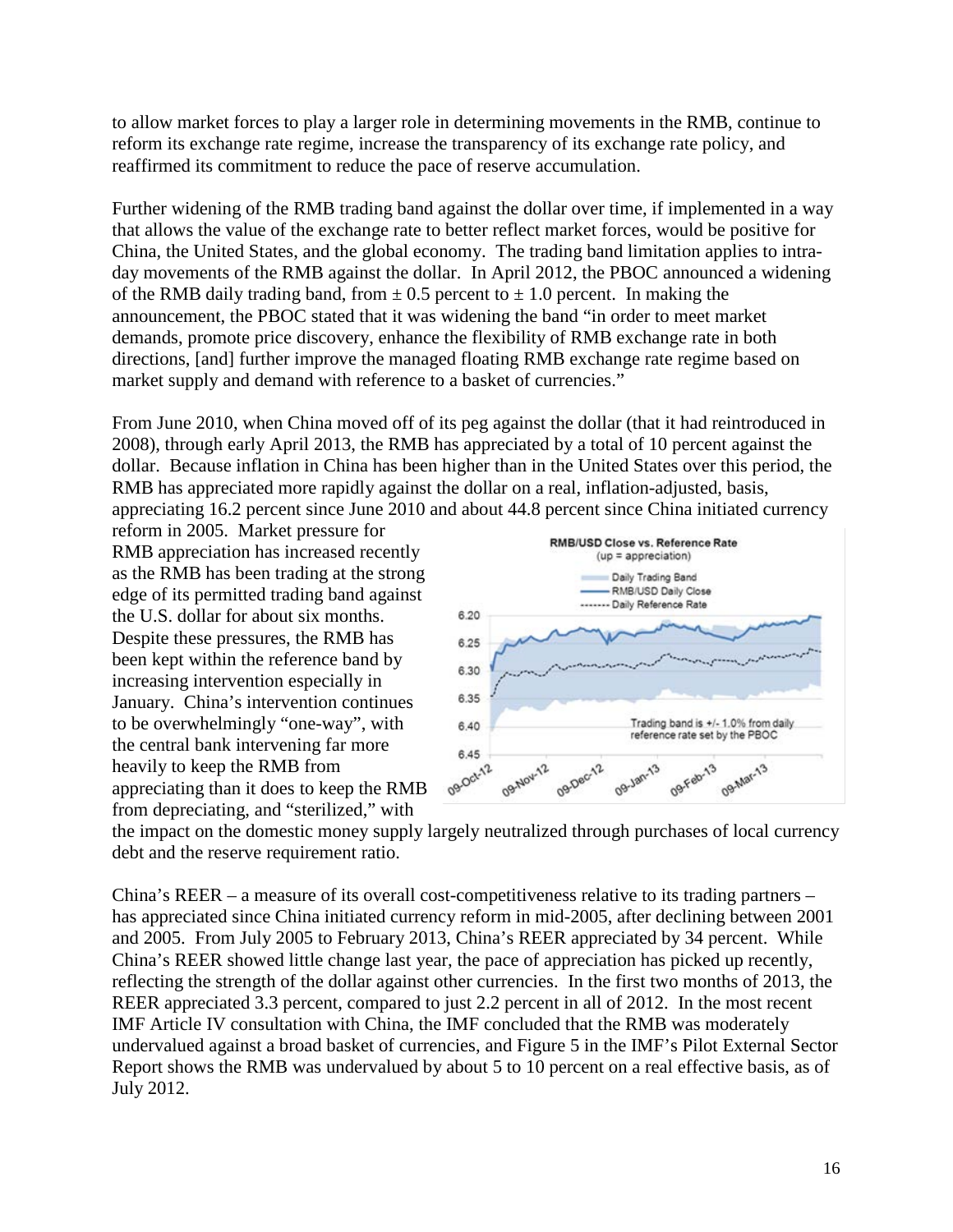Reserve accumulation, an indicator of the degree of Chinese intervention in the currency market, slowed for much of 2012. China *sold* \$11.8 billion in foreign exchange in the second quarter of 2012 and made essentially no purchases in the third quarter. However, reserves increased significantly in the past several months, after a period of far more moderate intervention. According to China's balance of payments data, China accumulated \$34.7 billion in foreign reserves in the fourth quarter of 2012.

China accumulated \$130 billion in official foreign exchange reserves in 2012, its smallest annual increase since 2003. In late 2011 through early 2012, concerns about a "hard landing" in China and a European crisis put downward pressure on China's exchange rate and reduced the need for official intervention. But now that these concerns have receded, there has been a return in upward pressure on the exchange rate, and reserve accumulation has resumed. Moreover, at the time the RMB was facing market pressure to depreciate, Chinese corporations no longer felt compelled to immediately convert their overseas earnings into RMB, resulting in a rapid increase in foreign currency deposits in Chinese domestic banks and reducing the need for intervention. But when market expectations of RMB appreciation returned in the second half of 2012, the build-up of foreign currency deposits abruptly stopped, and Chinese authorities have resumed intervention.

Upward pressure on the exchange rate continued in the first quarter of 2013. Although we do not yet have China's balance of payments data for the first quarter of this year, official Chinese data show that the PBOC and Chinese financial institutions collectively purchased a record \$110 billion in foreign exchange in January 2013. Although reserve accumulation provides an estimate of foreign exchange market intervention, it is approximate and only available each quarter. In line with the practice of most G-20 nations, China should disclose foreign exchange market intervention shortly after it takes place.

At the end of 2012, the PBOC held over \$3.3 trillion in total reserves, equivalent to 40 percent of China's GDP, or about \$2,446 for every Chinese citizen.<sup>[3](#page-11-0)</sup> This is an exceptionally large amount compared to those of other economies, and well beyond established benchmarks of reserve adequacy. China's stock of reserves is almost as large as the total amount of foreign exchange reserves held by all advanced economies combined, and accounts for nearly half of all of the foreign exchange reserves held by emerging and developing economies.

Although reserve accumulation provides some indication of the degree of intervention, China does not publish intervention data, in contrast to most large economies. Even when reported with a lag, such data provide valuable information to market participants and promote more transparent and effective functioning of international currency and financial markets. It is important that the Chinese government move toward greater disclosure of its activities in the currency market, which also would be consistent with China's commitment through the G-20 Los Cabos Summit to increase the transparency of its exchange rate policy. In addition, China

<span id="page-18-0"></span><sup>&</sup>lt;sup>3</sup> In addition, China has transferred (or swapped) some of its accumulated foreign exchange reserves to commercial banks, as well as capitalizing the China Investment Corporation (CIC), its sovereign wealth fund. China's state sector as a whole – including the PBOC, state-owned banks, and CIC – holds roughly \$4 trillion in foreign currency assets.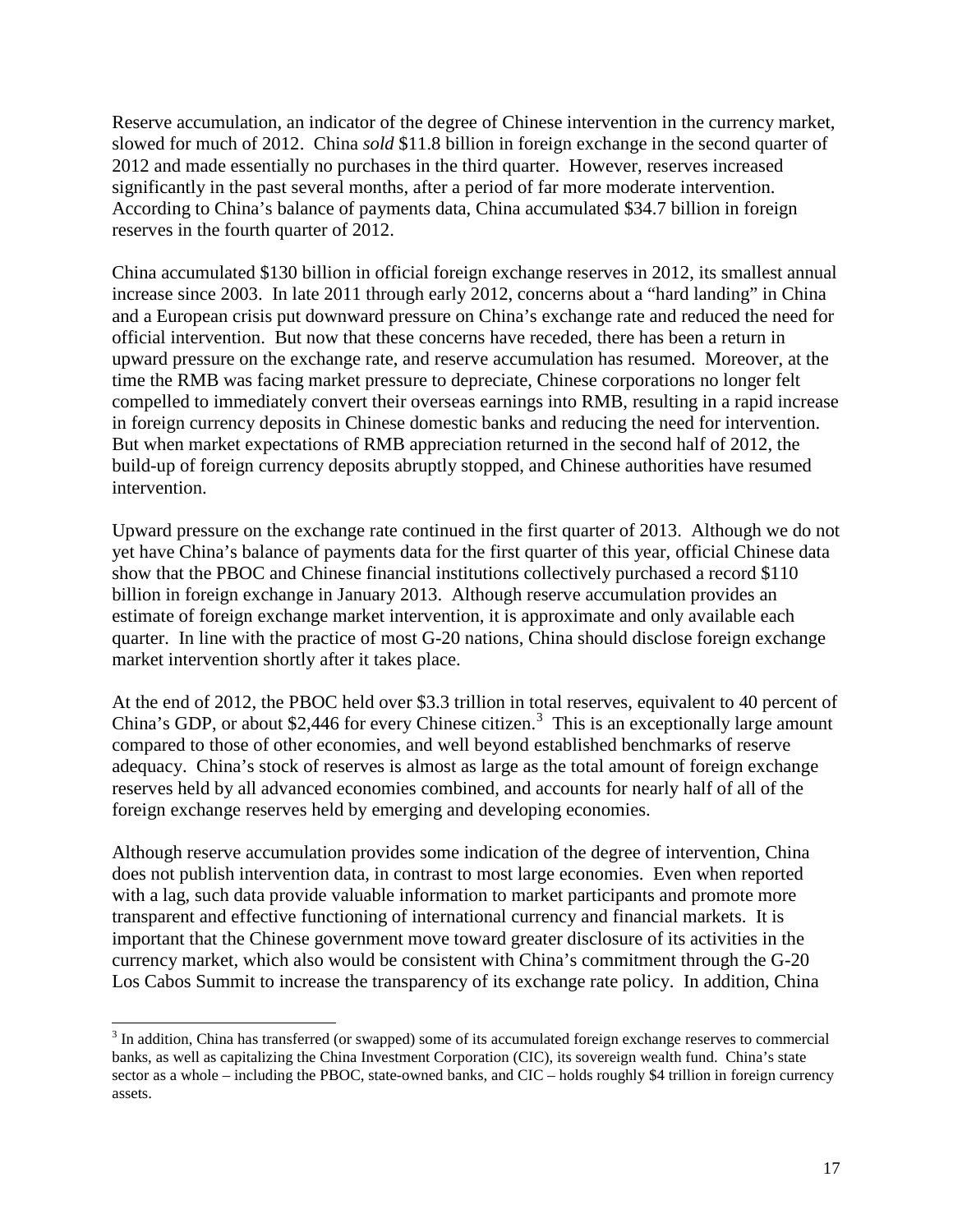should commit to participation in the IMF's Special Data Dissemination Standard and COFER databases befitting its status as the world's second-largest economy.

Chinese authorities have stated their intention to gradually move towards greater convertibility of the RMB under the capital account. This shift will require China to reduce the extensive capital controls that it currently has in place that restrict the free flow of cross-border capital and investment. China has been making some limited progress in this area recently. In line with its commitments in the S&ED, China more than doubled the total dollar amount that foreigners can invest in China's stock and bond markets under its Qualified Foreign Institutional Investor (QFII) program from \$30 billion to \$80 billion. In December 2012, the PBOC announced that it would remove the cap preventing foreign central banks and sovereign wealth funds from investing more than \$1 billion each in onshore assets through the QFII program. China also has gradually permitted some offshore banks and financial institutions to invest RMB holdings into the domestic interbank bond market; allowed for the development of cross-border exchange traded funds (ETFs) between Hong Kong and Mainland China; made it easier for domestic Chinese firms to raise funds in the offshore market by issuing offshore RMB-denominated bonds; and announced plans to create a "Qianhai Bay" economic zone to pilot increased crossborder financial transactions. China has also established new clearing arrangements with Taiwan and Singapore which will increase offshore use of RMB.

China has also expanded and loosened restrictions on its RMB QFII pilot program (RQFII), which allows Hong Kong-based companies to invest offshore RMB in Mainland securities markets. In November 2012, it increased the total quota from RMB 70 billion to RMB 270 billion (\$43 billion). In March 2013, regulators removed constraints on asset allocation and announced that the program would be opened to all foreign financial firms domiciled in Hong Kong, expanding the program beyond Mainland Chinese firms for the first time. These policies represent steps in the direction of greater opening of China's financial sector, though significant restrictions still remain in place.

The decline in China's current account surplus over the past four years, together with the real appreciation of the RMB since June 2010, and China's steps to gradually open its capital account, indicates that China is gradually allowing some necessary external adjustments. Because of these changes, estimates of the remaining degree of undervaluation have narrowed over the past several years.

At the same time, this process of exchange rate adjustment remains incomplete. More progress is needed to shift China towards sustainable growth based on household consumption. The apparent resumption of large-scale foreign exchange market intervention, the incomplete adjustment of China's persistent trade and current account surpluses, and evidence of increasing internal imbalances from a rising investment share of GDP all suggest that the RMB remains significantly undervalued, and further appreciation of the RMB against the dollar and other major currencies is warranted. China's large foreign reserve accumulation has prolonged the misalignment in its REER and hampered progress toward global rebalancing, including among economies that compete with China for exports.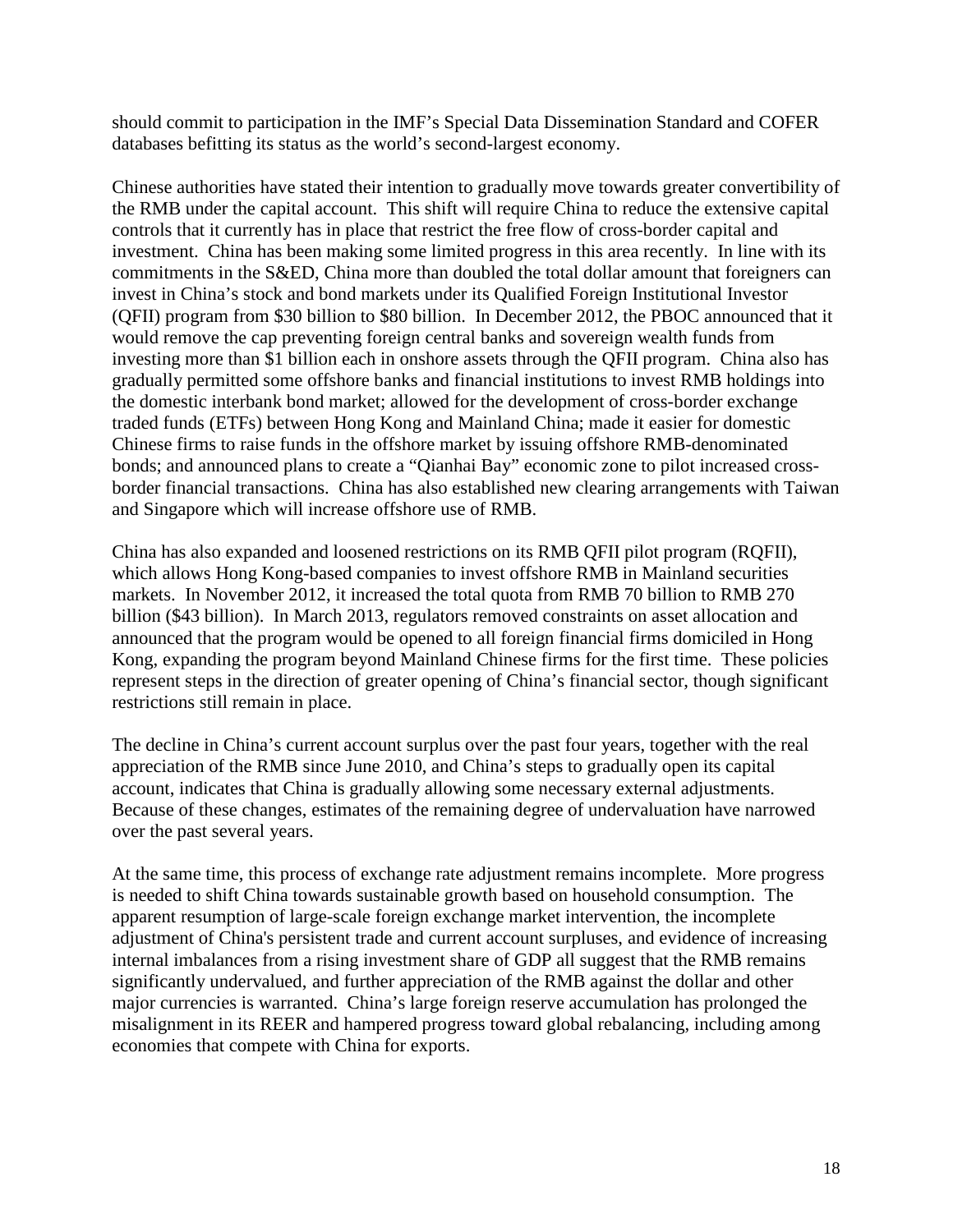In addition to promoting consumption-led growth in China, greater RMB flexibility also would encourage increased exchange rate flexibility in other Asian economies that are trying to maintain trade competitiveness vis-à-vis China. Thus, greater RMB flexibility would further promote a strong and sustained global recovery and remove distortions from the international monetary system.

# <span id="page-20-0"></span>**Japan**

The yen foreign exchange market is one of the largest and most liquid in the world, accounting for about 19 percent of the roughly \$4 trillion in daily global foreign exchange transactions, according to surveys by the Bank for International Settlements (BIS). Japan maintains a floating exchange rate regime.

The G-7 intervened jointly in March 2011 to steady disorderly market conditions following the Tohoku earthquake and tsunami. Japan intervened unilaterally in August 2011 (purchasing \$58 billion in foreign exchange) and again between October 31 and November 4, 2011 (purchasing \$116 billion). Japan has not intervened in the foreign exchange markets in over a year, though the authorities issued numerous public statements regarding their desire to "correct the excessively strong yen" in the weeks following Prime Minister Abe's election on December 16, 2012. However, the Japanese government joined the G-7 statement of February 2013, affirming that their policies would be based on domestic objectives using domestic instruments, and not target exchange rates. Since then, Japanese officials have clearly ruled out purchases of foreign assets and have largely refrained from public comment on the desired level of the exchange rate. Japan was also part of the subsequent G-20 consensus and statement at the February 2013 Finance Ministers and Central Bank Governors Meeting in Moscow, that countries would not target exchange rates for competitive purposes. It is important that these commitments be maintained by all G-7 and G-20 members.

The yen depreciated steadily against the dollar during the second half of 2012 and into 2013 as global economic risk sentiment receded and Mr. Abe promised to pursue aggressive monetary easing both during his campaign and as a key part of his administration's economic policy agenda. The yen depreciated by 8.7 percent against the dollar to ¥/\$ 86.7 during the second half of 2012, and depreciated by an additional 12.5 percent to ¥/\$ 97.6 in 2013 through early April.

In its latest Article IV Consultation Report for Japan (July 2012), prior to these exchange rate movements, the IMF had assessed the yen's real effective exchange rate to be moderately overvalued. On a real trade-weighted basis, the yen depreciated by 9.2 percent during the second half of 2012 and an additional 10.8 percent in the first two months of 2013. Since June 2012, Japan's foreign currency reserves decreased by \$9.0 billion on valuation changes, as the dollar strengthened against other currencies held in Japan's reserves. As of February 2013, reserves were \$1.2 trillion, the second-largest stock of reserves in the world.

The Japanese economy continues to recover from the earthquake, tsunami, and nuclear power plant disasters of 2011, and economic sentiment is beginning to improve. Real GDP expanded 2.0 percent for all of 2012. The economy was supported by strong personal consumption and reconstruction spending in the early part of 2012. However, real GDP growth contracted in the second half of 2012 due to declines in private consumption, investment, and exports. In order to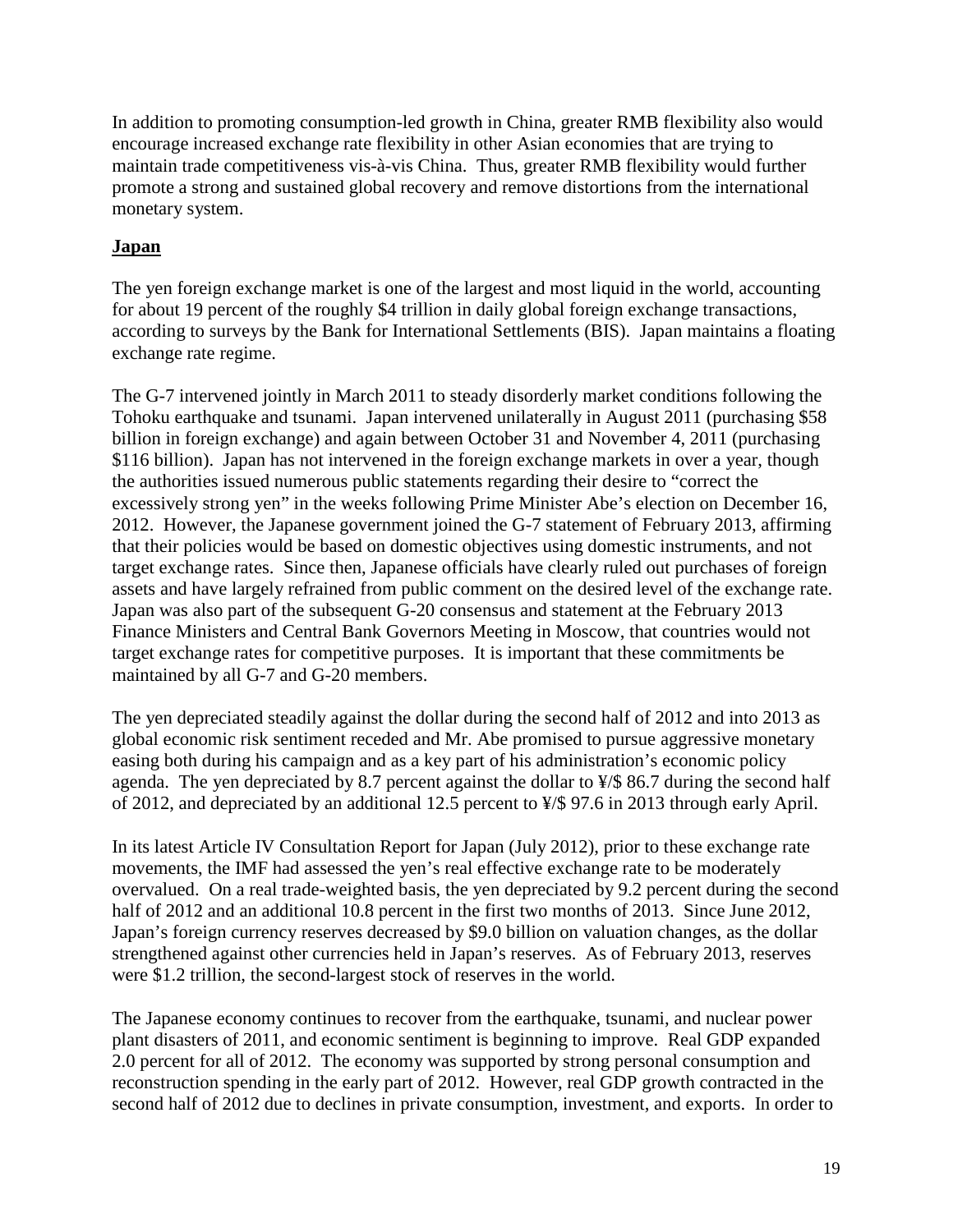spur recovery, escape from Japan's longstanding deflation, and support future growth, Prime Minister Abe has framed his economic policy strategy around the "three arrows" of fiscal stimulus, aggressive monetary easing, and (as yet to be specified) structural reforms.

Japan's fiscal outlook remains challenging. Japan's fiscal deficit is likely to remain at 10 percent of GDP in 2013, the same as 2012, as the fading of reconstruction spending is roughly offset by the Abe Administration's fiscal stimulus. The stimulus package centers on reconstruction and disaster preparedness spending, increased business investment, and measures to support small businesses. Prior to the stimulus announcement, the IMF projected that the government's gross debt will reach 240 percent of GDP —the highest in the OECD— in 2013, and estimates that the scheduled increase in the consumption tax from April 2014 and other reforms amount to about half of the adjustment necessary to stabilize and begin to reduce Japan's debt to GDP ratio.

Gradual but persistent deflation has plagued Japan for the last 15 years. As of January 2013, core consumer prices (excluding food and energy) are down 0.7 percent year-over-year. Headline consumer prices are down 0.4 percent, despite increased energy costs stemming from the weaker yen and increasing demand for energy imports due to the ongoing shutdown of most of Japan's nuclear power reactors. Consistent with Prime Minister Abe's campaign calls, in January the Bank of Japan (BOJ) adopted a 2 percent inflation target as part of a joint statement with the government, and committed to additional injection of liquidity through an open-ended asset purchase program to begin January 2014. On March 15, Japan's legislature approved Mr. Abe's nomination of Haruhiko Kuroda as the new Governor of the central bank.

On April 4, the BOJ Policy Board approved a new policy framework comprised of four main components: (1) shifting the policy operating target from the overnight call money rate to the quantity of the monetary base, with a target of ¥60-70 trillion annual growth; (2) expanding the BOJ's purchases of long-term Japanese government bonds (JGBs) to an annual pace of about ¥50 trillion on a net basis (roughly ¥7 trillion in monthly purchases), and extending the average remaining maturity of JGB holdings from the current nearly 3 years to about 7 years; (3) purchasing more risk assets, such as exchange-traded funds (ETFs) and Japanese real estate investment trusts (J-REITs); and (4) committing to maintain the new policy framework as long as necessary to maintain 2 percent inflation "in a stable manner." We will closely monitor Japan's policies and the extent to which they support the growth of domestic demand.

In 2011, Japan's goods trade balance fell into deficit for the first time since 1980 as exports slowed following production disruptions, while imports increased on higher commodity prices and rising demand for reconstruction materials. The deficit in Japan's trade balance continued to rise in 2012. Deteriorating consumer sentiment in the Euro Area, slowing demand from China – exacerbated in September by a territorial dispute – and growing demand for imported energy led the 2012 trade deficit to more than double. The deterioration of Japan's trade balance has resulted in a substantial narrowing of the current account surplus from almost 4 percent in 2010 to only 1 percent in 2012. Japan's bilateral trade surplus with the United States totaled \$28.6 billion in the second half of 2012, up slightly from \$28.3 billion in the second half of 2011.

In March 2013, Prime Minister Abe announced Japan's intention to join the Trans-Pacific Partnership (TPP) trade negotiations. The announcement has been interpreted as launching the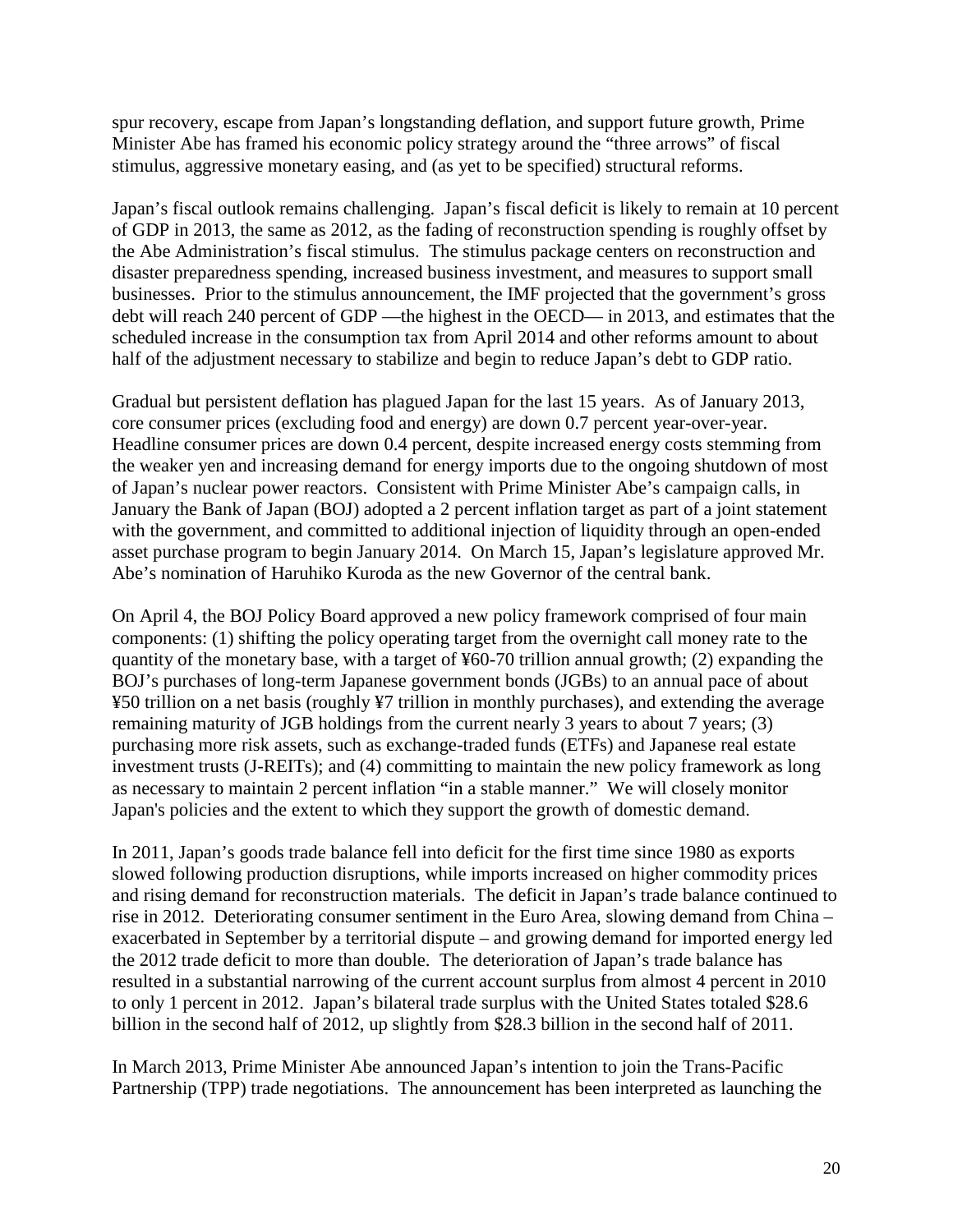third arrow of Mr. Abe's economic reform strategy, in so far as TPP accession acts as a catalyst for internal reforms such as deregulation. Additionally, the Abe Administration has asked that a group of advisory councils draw up a growth plan, potentially to be announced in June. The committees' focus includes industrial competitiveness, regulatory reform, science, and technology policy.

In order to support a stronger economic recovery and increase potential growth, it is important that Japan take fundamental and thoroughgoing steps to increase the dynamism of the domestic economy, by easing regulations that unduly deter competition in its domestic economy. Macroeconomic stimulus will be supportive in the short-term but cannot be a substitute for structural reform that raises productivity and trend growth. We will continue to press Japan to adhere to the commitments agreed to in the G-7 and G-20, to remain oriented towards meeting respective domestic objectives using domestic instruments and to refrain from competitive devaluation and targeting its exchange rate for competitive purposes.

#### <span id="page-22-0"></span>**South Korea**

South Korea officially maintains a market-determined exchange rate, and its authorities intervene with the stated objective of smoothing won volatility. Like many emerging market currencies, won movements have been influenced by swings in global risk sentiment, with greater global optimism leading to greater net capital inflows (and appreciation pressure). The won appreciated steadily in the second half of 2012. From a 2012 low on May 28, the won appreciated 11 percent against the dollar by year-end with improved global risk sentiment. For 2012 as a whole, the won appreciated by 8 percent, the most among currencies covered in this Report and in the G-20.

In its September 2012 Article IV Consultation Report on Korea, the IMF noted that reserves are adequate and that "there is no need for further reserve accumulation beyond what would be needed to keep pace with rising foreign liabilities over time." Despite this, for the six months through December 2012, Korea's foreign exchange reserves grew by \$12.7 billion (4 percent) to \$317 billion. Its net forward position also increased by \$10.5 billion to \$37.9 billion.

In late 2012, Korean authorities spoke out against won "volatility." On November 27, Korea announced that limits on foreign exchange forward positions would be tightened from 200 percent to 150 percent of equity for foreign bank branches and from 40 percent to 30 percent of equity for domestic banks, effective January 1, 2013. Since then, the authorities have publicly warned they are contemplating a further tightening of macroprudential measures on the banking system. The Korean banking system relies heavily on wholesale funding, much of it external. This leaves Korea vulnerable to external funding risk, as both the Asian financial crisis of 1997-98 and the 2008-9 global financial crisis revealed. However, the timing and characterization of the potential strengthened macroprudential measures fed market speculation that the intent would be to limit won appreciation.

The Korean government does not publish intervention data, which is problematic. Many market participants believe that the Korean authorities intervened in both the spot and forward currency markets to limit the pace of won appreciation particularly in the latter part of 2012 and early 2013. The average monthly increase in Korea's forward position between November 2012 and January 2013 was close to \$7 billion.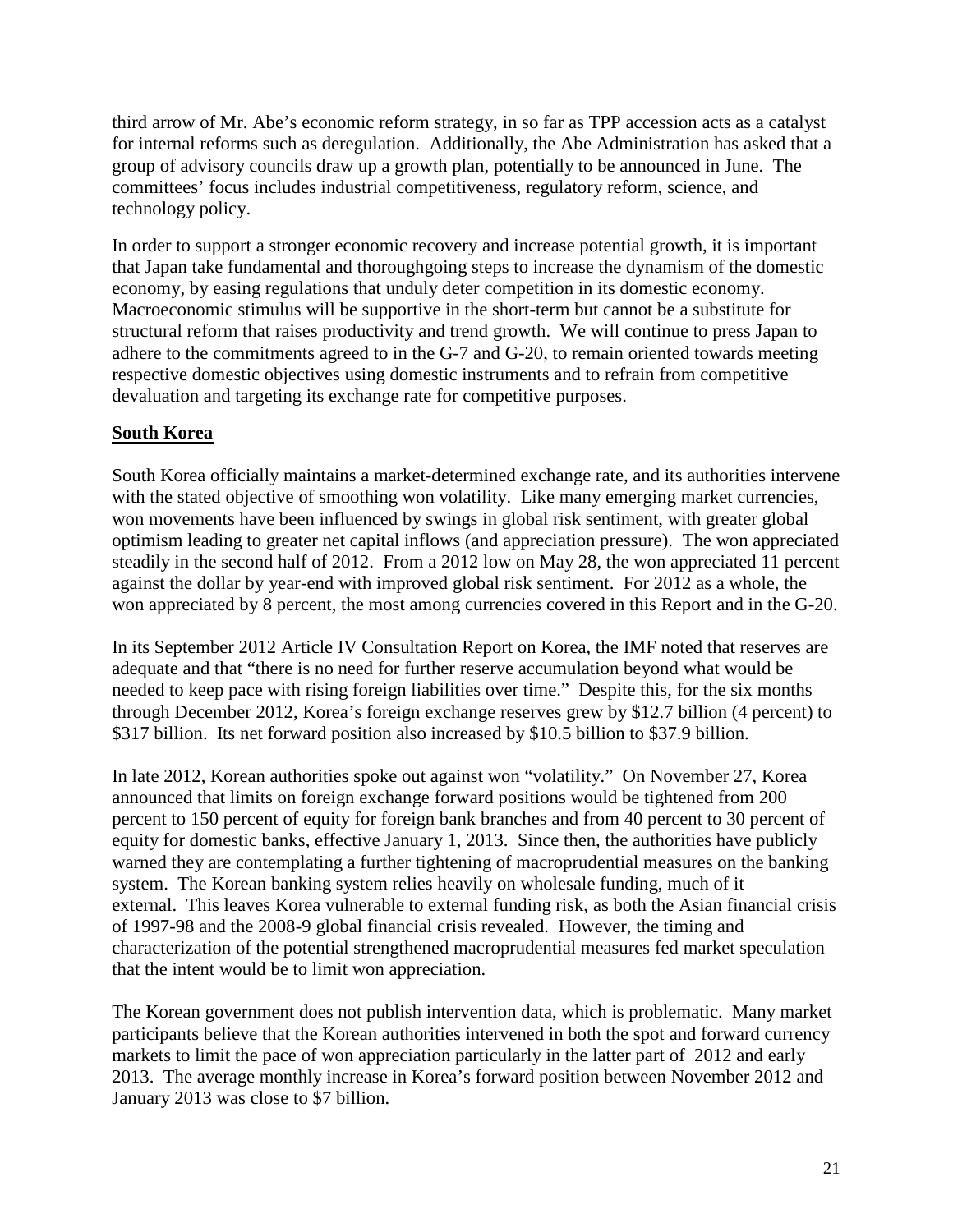In mid-January 2013, the trend toward won appreciation reversed. The won depreciated by 6.9 percent against the dollar in 2013 through early April. According to estimates from the IMF's July 2012 *External Sector Report* and the IMF's Article IV Consultation with Korea, the real effective exchange rate of the won was moderately undervalued by between 0 and 10 percent.

Korea's economy grew by 1.6 percent in 2012, but growth slowed sharply in the second and third quarters of the year. Third and fourth quarter annualized growth rates were 0.2 and 1.5 percent, respectively. In January, the IMF projected improved growth prospects in Korea, with an estimate of GDP growth rates of 3.6 percent in 2013 and 4.0 percent in 2014.

Inflation pressures in Korea have waned since 2011, with prices rising only moderately in 2012 by 1.2 percent, below the Bank of Korea's (BOK) 2 to 4 percent inflation target range. In response, the BOK lowered its policy interest rate twice in 2012, from 3.25 percent to 3.0 percent in July, and again to 2.75 percent in October. The policy rate remained at 2.75 percent through March 2013.

Korea's trade surplus widened during the second half of 2012 relative to the same period in 2011 due to sluggish import demand. Goods and services exports totaled \$332 billion in the second half of 2012, roughly unchanged relative to the same period in 2011, while imports – at \$308 billion – were down 2.2 percent from 2011. Korea's current account surplus as a share of GDP rose sharply to 3.8 percent of GDP in 2012 compared to 2.3 percent in 2011. The current account surplus was the highest on record. Korea's current account has remained in surplus even as the rise in commodity prices has resulted in worsening terms of trade over the past several years.

In February 2013, Korea joined the rest of the G-20 in committing to refrain from competitive devaluation and resolving not to target its exchange rate for competitive purposes. We will continue to press the Korean authorities to limit their foreign exchange interventions to the exceptional circumstances of disorderly market conditions and to commit to greater foreign exchange market transparency including through the publication of intervention data, similar to Japan and emerging markets such as Brazil, India, and Russia. We will also continue to press Korean authorities to ensure macroprudential measures should be clearly directed to reducing financial sector risks - in design, timing, and description - rather than to limiting capital inflows or reducing upward pressure on the exchange rate.

# <span id="page-23-0"></span>**Taiwan**

Taiwan maintains a managed float exchange rate regime, and the central bank states that the New Taiwan Dollar (NTD) exchange rate is determined by the market, except when the market is disrupted by seasonal or irregular factors. Taiwan's foreign exchange reserves grew by \$17.6 billion (4.6 percent) in 2012 and stood at \$404 billion at end-February 2013. Taiwan's foreign exchange reserves are equivalent to 87 percent of GDP, 18 months of imports, and 3.6 times the economy's short-term external debt.

The NTD appreciated 4 percent against the dollar in 2012, roughly in line with other regional currencies. The currency depreciated by 2 percent in January following Japan's policy easing announcements and has traded in a narrow range since then. The real effective exchange rate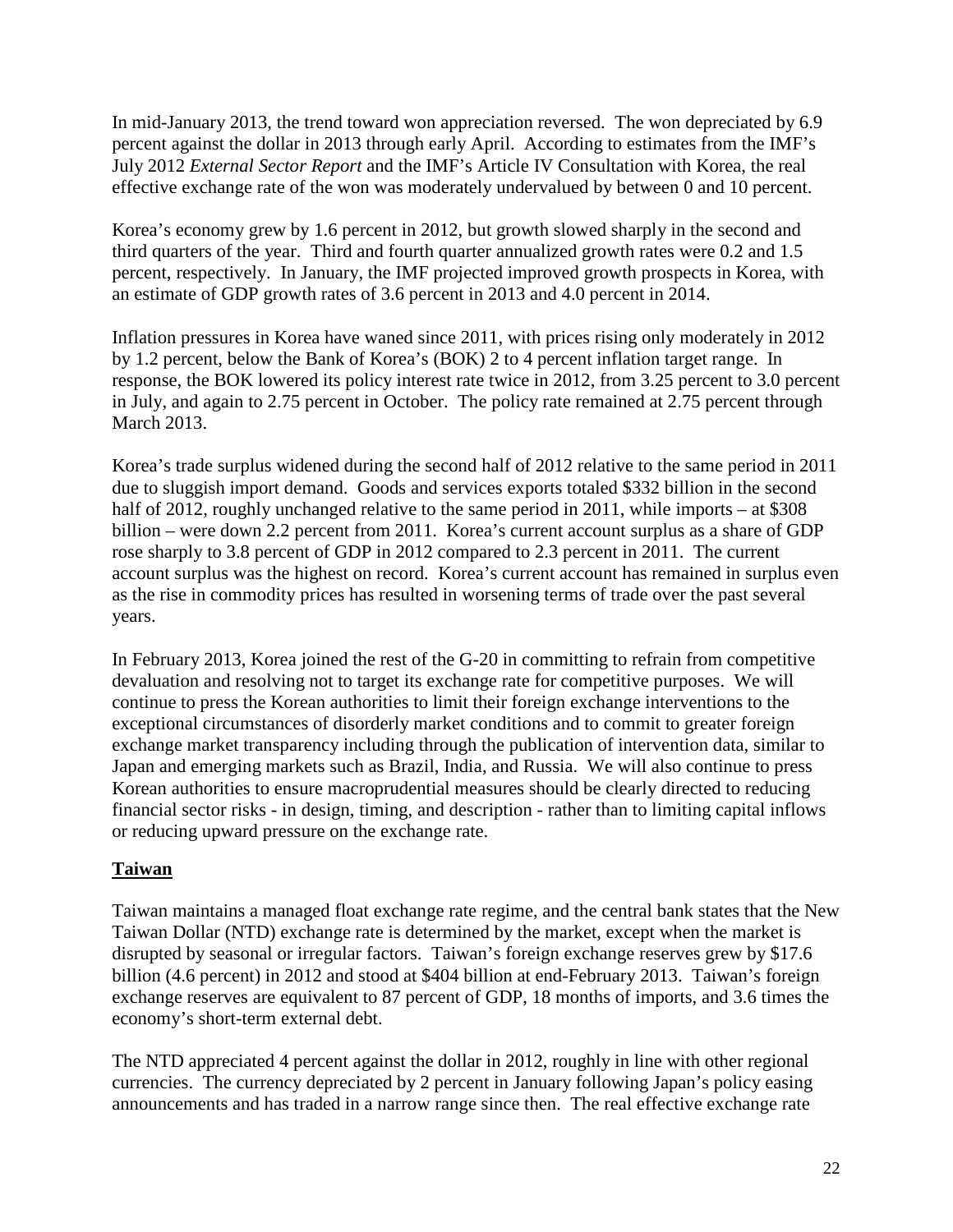appreciated 3.7 percent and the nominal effective exchange rate appreciated by 4.2 percent in 2012. Taiwan is unusual among emerging market economies in publishing neither official intervention data nor the forward commitments of the central bank. However, market participants indicated that the Taiwan authorities intervened regularly in foreign exchange markets during the course of last year. Looking at the central bank's reported changes in reserve assets, foreign assets increased every month in 2012 and in January 2013 (excluding valuation changes), suggesting that the Taiwan authorities mainly intervened to prevent appreciation.

After rapid growth of 10.8 percent in 2010, Taiwan's real GDP growth declined to 4.0 percent in 2011 and 1.3 percent in 2012, as investment and exports were impacted by the Japanese earthquake, the European crisis, and the slowing Chinese economy. In October 2012, the IMF projected growth of 3.9 percent in 2013 and 4.5 percent in 2014. Taiwan's inflation rate, while still one of the lowest in Asia, rose on utilities rate hikes and higher food prices in 2012, with inflation peaking at 3.4 percent year-on-year in August. The central bank has kept its target rediscount rate on hold at 1.875 percent since June 2011.

Taiwan's current account surplus increased in 2012 despite high commodity import prices and a slowdown in global demand for exports. The current account surplus rose to 10.4 percent of GDP in 2012, up from 8.9 percent in 2011. Taiwan's goods and services trade surplus totaled \$37 billion in 2012, an increase of 16 percent from 2011. The income surplus rose 18 percent to \$15 billion. While the goods surplus has increased steadily since 1998, its share of the overall current account surplus has dropped from well over 100 percent to 62 percent as the income and services balances have turned to surpluses and have grown. The financial account showed a net outflow of \$31.5 billion in 2012, reflecting in part greater investment abroad by insurance companies.

Taiwan has a largely open capital account, but maintains some restrictions to avoid large inflows or outflows of capital, including measures to discourage foreign investors from holding local currency deposits.

We will continue to press the Taiwan authorities to limit their foreign exchange interventions to the exceptional circumstances of disorderly market conditions and to commit to greater foreign exchange market transparency through the publication of intervention data, including its forward position.

#### <span id="page-24-0"></span>*Europe*

#### <span id="page-24-1"></span>**Euro Area**

The exchange rate of the euro is freely determined in the foreign exchange market. The euro has experienced large fluctuations since the financial crisis resulting from ebbs and flows in risk aversion associated with financial stresses in the Euro Area. In the second half of 2012, the euro appreciated by 4 percent against the dollar but depreciated by 1.5 percent in 2013 through early April. On a real effective basis, the euro appreciated by 1.2 percent in the second half of 2012 and by a further 2.5 percent in the first two months of 2013.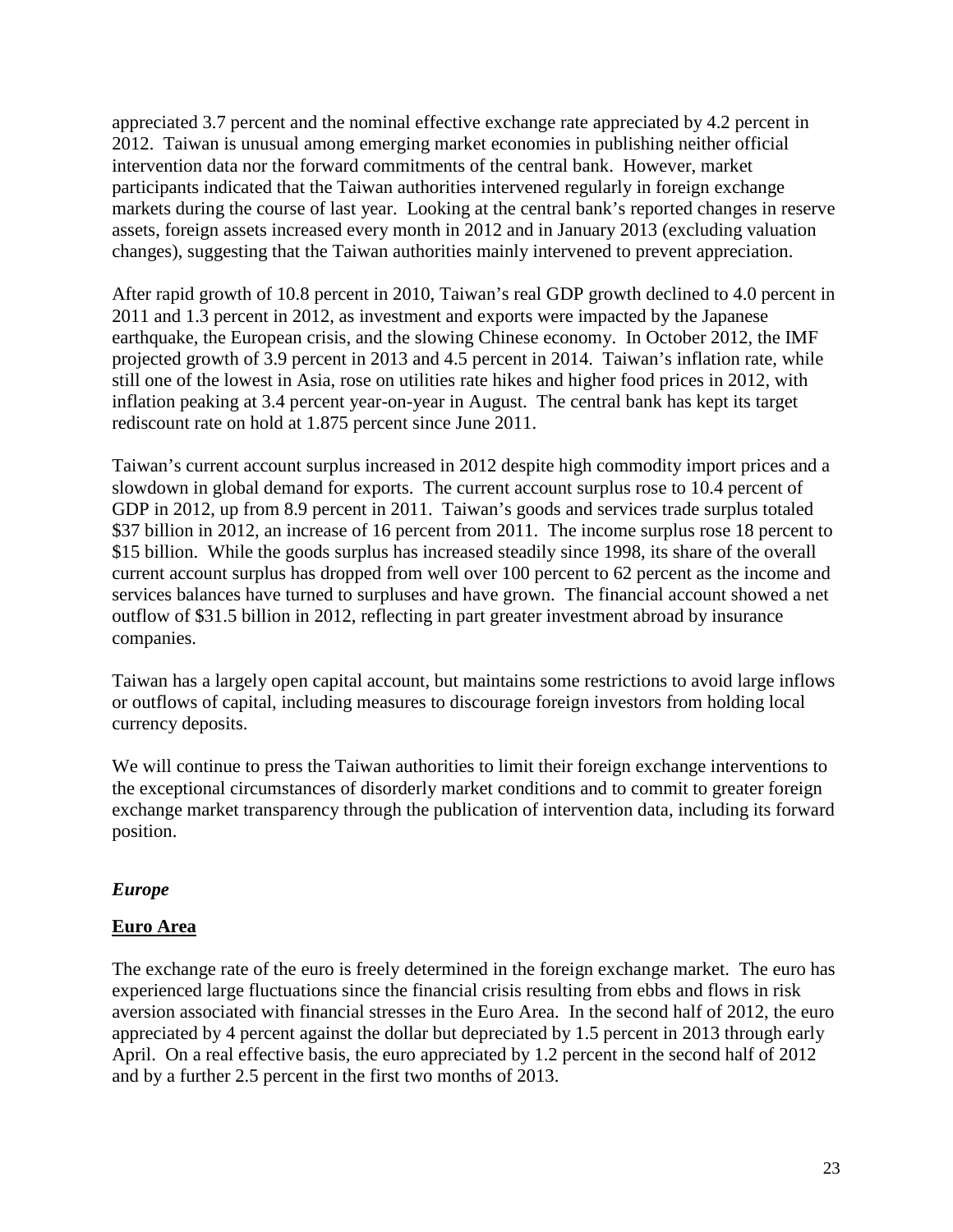The Euro Area economy contracted by 2.4 percent, on a seasonally adjusted, annualized basis (saar), in the last quarter of 2012, its fifth consecutive quarter of decline. The decline in the fourth quarter was larger than expected, primarily because exports fell by 3.6 percent (saar) in the fourth quarter. Economic activity deteriorated in most countries across the Euro Area in the fourth quarter, with contractions in output recorded in Germany, France, Austria, and the Netherlands and with the countries in the periphery falling deeper into recession.

Over the course of 2012, the Euro Area economy is estimated to have contracted by 0.6 percent Declining domestic demand, particularly private and government consumption, was the main contributor to the drop in output, having made negative contributions to economic activity in each of the five prior quarters. Private consumption, by far the largest component of domestic demand, faces weak prospects in 2013, as real disposable incomes remain under pressure from a further contraction of employment, low real wage growth, and higher taxes. The weakness in economic activity towards the end of 2012 implies a low starting point for 2013, and the latest high-frequency business surveys, while somewhat mixed, point to continued weakness. Both the European Commission and IMF project that the Euro Area economy will contract in 2013 (by 0.3 percent and 0.2 percent, respectively), and with substantial growth differentials across Euro Area member states. Domestic demand growth remains weak with GDP growth dependent on external demand.

Euro Area deficit countries have sharply reduced their current account deficits, but Euro Area surplus countries have not reduced their current account surpluses. The Euro Area's overall current account swung into surplus in 2012. The Netherlands and Germany continued to run substantial current account surpluses in 2011 and 2012, while the current accounts deficits of Italy and Spain and the smaller economies in the periphery have contracted significantly. Greece's current account deficit, for example, narrowed sharply in 2012 to around 3 percent of GDP, helped by declines in wages and relative unit labor costs. Stronger domestic demand growth in surplus European economies would help to facilitate a durable rebalancing of imbalances in the Euro Area. The EU's annual Macroeconomic Imbalances Procedure, developed as part of the EU's increased focus on surveillance, should help signal building external and internal imbalances; however, the procedure is somewhat asymmetric and does not give sufficient attention to countries with large and sustained external surpluses like Germany.

In 2012, the Euro Area, in aggregate, undertook one of the most aggressive fiscal consolidations of the advanced economies despite having the smallest cyclically-adjusted fiscal deficit and weak growth prospects. Most of the major Euro Area economies have committed to reducing their general government budget deficits to less than 3.0 percent of GDP by 2013. Germany achieved this target in 2011 and its budget was close to balance in 2012, while certain countries (e.g., Spain, Ireland, and Greece) are being given more time under time-bound reform programs. In addition, the European Commission appears to be showing more flexibility in applying targets, focusing on a country's structural effort. Nonetheless, we remain concerned about the appropriate pace of consolidation and the need to provide room for countercyclical policy responses while ensuring credible paths to fiscal consolidation over a time frame that is sensitive to cyclical developments.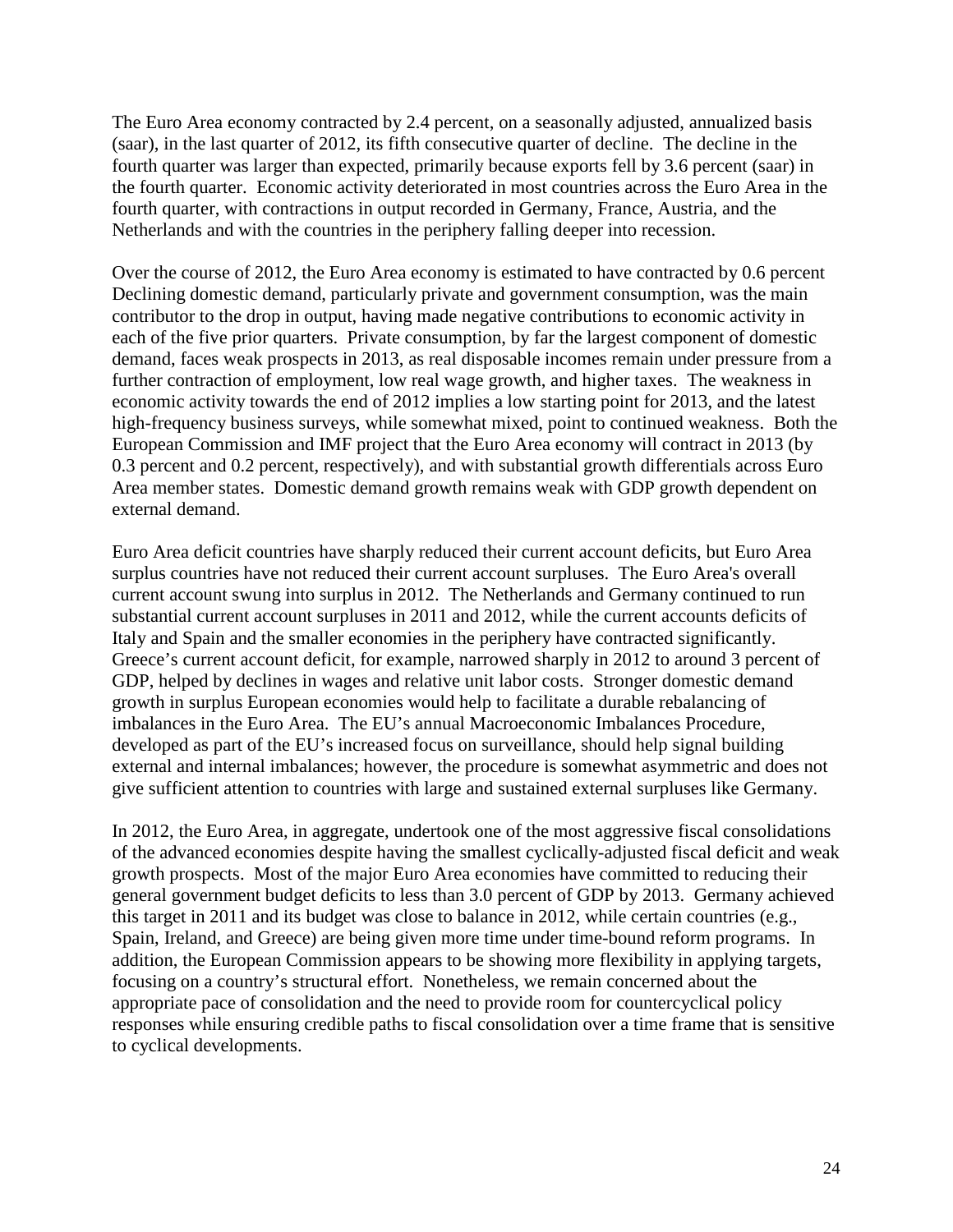The European Central Bank (ECB) took both conventional as well as unconventional policy actions in the second half of 2012 to support activity and improve monetary policy transmission. The ECB eased monetary policy by reducing its main refinancing rate by 25 basis points to 0.75 percent and cutting its deposit facility rate to zero in July 2012. The ECB continues to provide full allotments of liquidity against eligible collateral to Euro Area financial institutions. The announcement of the Outright Monetary Transactions (OMT) developed by the ECB in September 2012 has dramatically lowered financial stress and funding costs within the currency area. [4](#page-18-0)

The ECB's provision of over  $\bigoplus$  trillion in three-year funding via longer-term refinancing operations (LTRO) in December 2011 and February 2012 helped to alleviate funding pressures in the banking sector over the course of 2012. The easing in funding conditions, however, has been tempered recently by the repayment by financial institutions of over  $\epsilon$ 230 billion of the first and second three-year LTROs (leaving over  $\epsilon$ 700 billion in remaining liquidity in the two LTROs). While this decline in the liquidity surplus was initially viewed as a sign of normalization in money markets and of improved funding conditions for banks, it has raised concerns of premature withdrawal of liquidity measures that could place upward pressure on interest rates.

Overall, recent policy actions and commitments undertaken by the ECB and Euro Area governments, including plans to operationalize a single bank supervisor in 2014, have reduced concerns about a Euro Area systemic event and eased severe market pressures, providing additional time for the difficult multiyear adjustment at the country and regional levels.

Much has been accomplished, but risks of policy setbacks in addressing the underlying vulnerabilities of peripheral economies and the institutional structure of the Euro Area and EU remain significant, as recent developments in Cyprus have highlighted. Concerns about the approach adopted in March 2013 to address Cyprus's banking crisis, along with questions about the potential strain on public finances and implications for capital flows of retaining a national approach to financial sector repair and restructuring in the Euro Area, resulted in secondary market spreads of European bank debt widening, new issuance tapering off, and bank shares falling. Further stresses could emerge from political uncertainty, the negative feedback loop between fiscal contraction and recession, adjustment fatigue, and disagreement within the Euro Area on how to address new challenges to the currency union. Over the medium term, delays in financial, economic, and fiscal integration could entrench the large economic disparities that have developed across the Euro Area, leaving the region vulnerable to new shocks. A key priority for the Euro Area is to restore growth, which will support a reduction of heavy debt burdens, lower high unemployment rates, and help maintain political support for the adjustment process within the core and periphery. The European Commission forecasts a contraction of 0.3 percent across the Euro Area in 2013, and headwinds to growth include substantial fiscal drag, private sector deleveraging, and a weak external environment. The periphery faces greater

 <sup>4</sup> Under the OMT the ECB will stand ready to buy sovereign bonds, potentially in unlimited amounts, of countries that request support from the European Financial Stability Fund or the European Stability Mechanism and adhere to agreed conditions.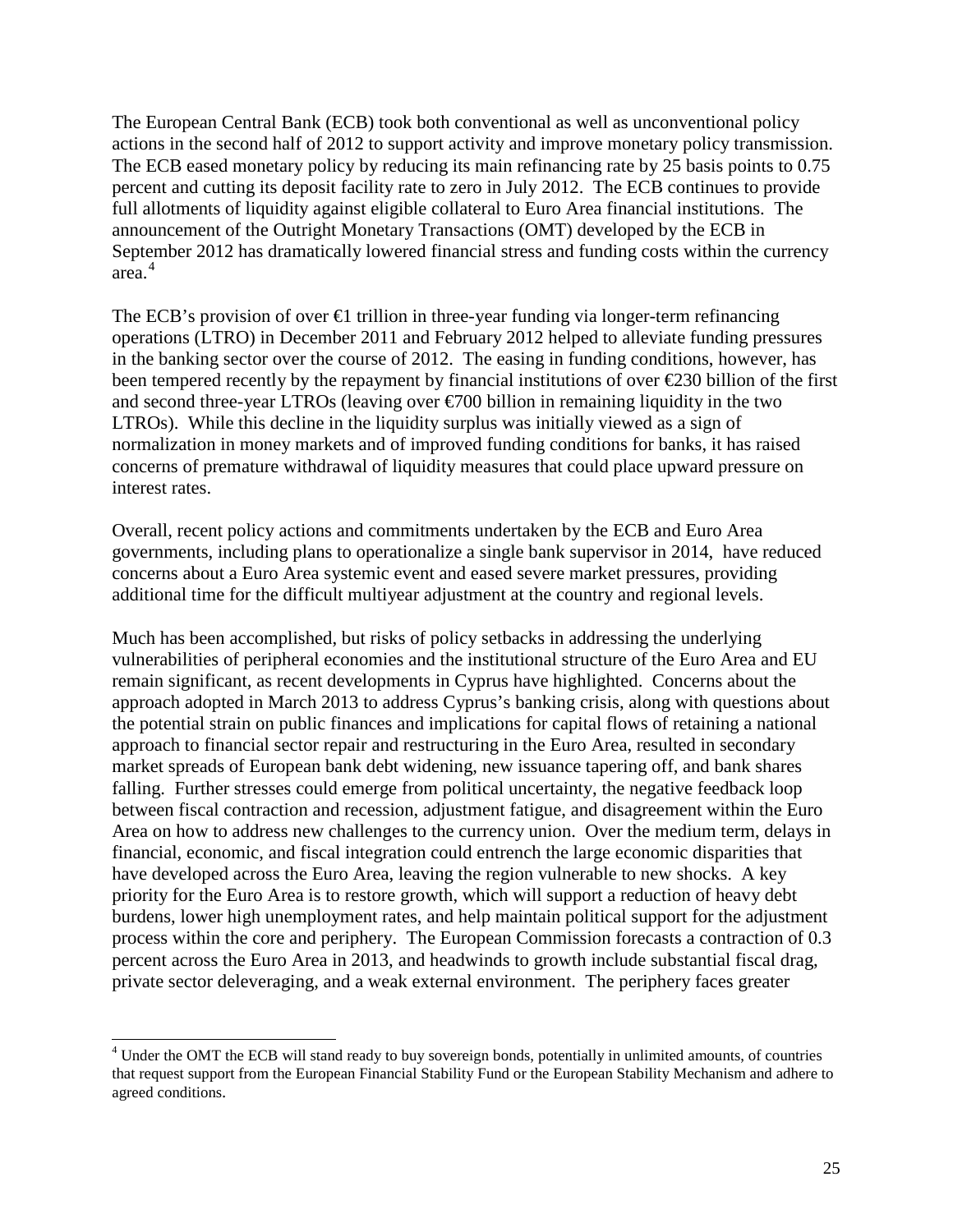uncertainty over medium-term trend growth, given continued fiscal consolidation, banking sector deleveraging, and mixed efforts to date to address challenges to competiveness and productivity.

# <span id="page-27-0"></span>**Switzerland**

In September 2011, the Swiss National Bank (SNB) established a minimum exchange rate of 1.20 Swiss francs per euro, moving the exchange rate from floating to a managed rate. Since then the SNB has intervened repeatedly to prevent the exchange rate from moving beyond this bound. On March 2013, the SNB reaffirmed its commitment to the managed rate noting it is prepared to buy foreign currency in unlimited quantities to enforce the 1.20 exchange rate floor, effectively capping franc appreciation.

Switzerland is a small open economy surrounded by the Euro Area, which has been disproportionally affected by the financial stresses in Europe, resulting in disorderly movements in the exchange rate. Swiss measure to boost liquidity and lower interest rates to near zero failed to stem the appreciation of the franc leading to direct, more drastic action. Nevertheless, Switzerland should return to a flexible exchange rate regime as soon as conditions in Europe improve.

The SNB's actions were prompted by its concerns that the appreciation of the franc was stoking deflation risks and having negative effects on the economy. Consumer prices have continued to fall, although at a declining pace. After declining by 1.1 percent on a year-over-year basis in June 2012, price declines moderated to 0.3 percent, year-over-year, by February 2013.

Slower global growth and events in the Euro Area continued to affect growth in 2012. Output grew by 2.3 percent on an annualized basis, during the third quarter of 2012 but growth declined to 1.0 percent in the fourth quarter. For the full year, growth was 1.0 percent, down from 1.9 percent in 2011. For 2013, the SNB is forecasting 1.0 to 1.5 percent growth with weak demand from Europe expected to act as a drag on growth.

Switzerland's foreign exchange reserves increased by \$83.4 billion in the second half of 2012, largely as a result of interventions, to end the year at \$467.9 billion. The franc has depreciated by 1.1 percent against the euro in 2013 through March, and reserves fell to \$458.1 billion at the end of February. The currency composition of Switzerland's reserves varies on a monthly basis, depending on its interventions. Nevertheless, the SNB rebalances its portfolio over time to keep the euro share around 50 percent of reserves and the U.S. dollar share between 25 and 30 percent.

The franc appreciated by 3.5 percent against the dollar in the second half of 2012 but has depreciated by 2.1 percent in 2013 through early April. On a real effective basis the franc depreciated by 1.1 percent in the second half of 2013 and an additional 0.3 percent in the first two months of 2013. In March 2013 the IMF noted that the franc continued to be moderately overvalued.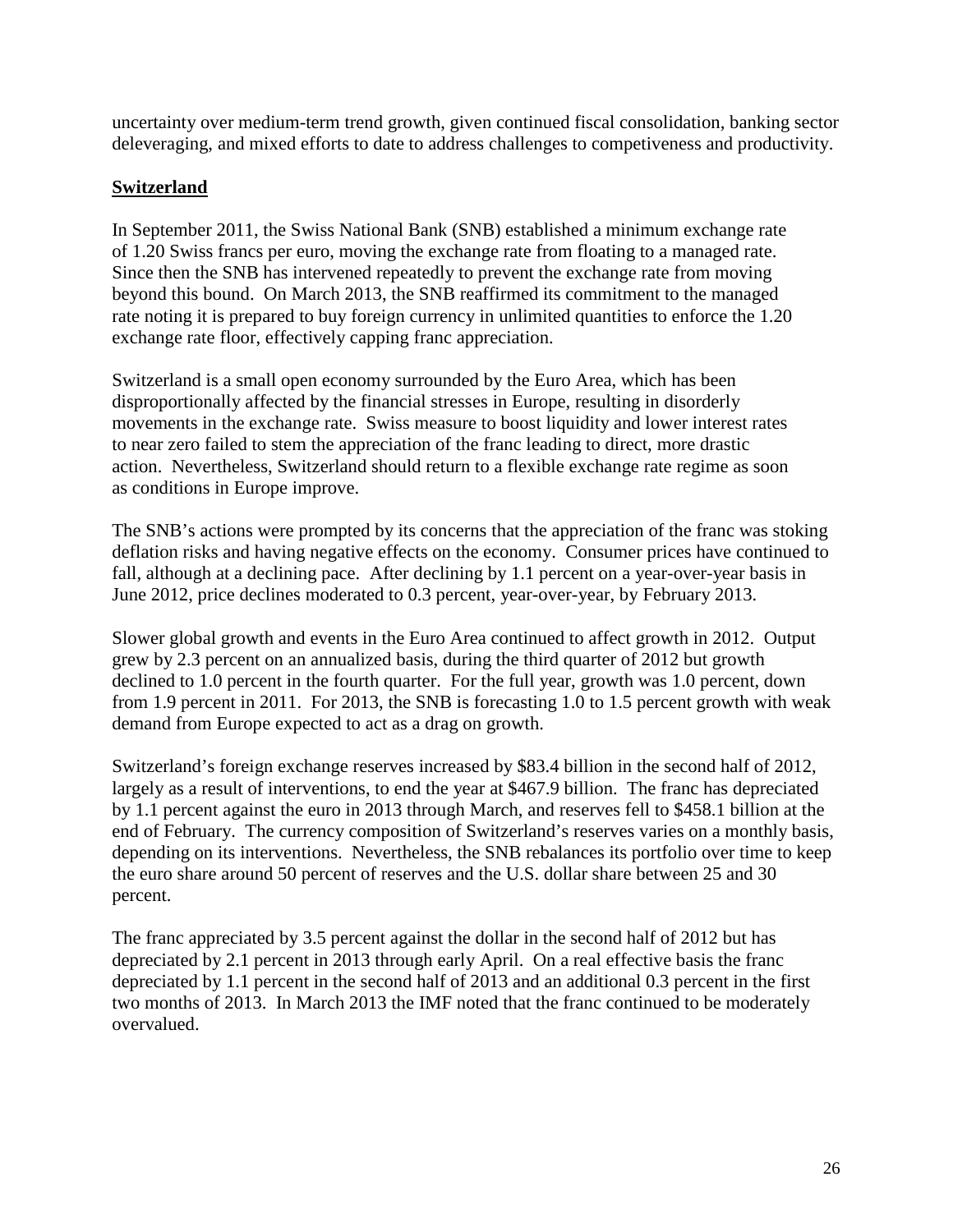The current account surplus decreased from 14.4 percent of GDP in the second quarter of 2012 to 12.6 percent of GDP in the third quarter of 2012. This was largely due to a fall in investment income from overseas, primarily in the EU.

The SNB was armed with new prudential tools in June 2012 to dampen an overheated property market and is beginning to use them. In October, it activated a counter cyclical capital buffer aimed at residential mortgages.

#### <span id="page-28-0"></span>**United Kingdom**

The United Kingdom (UK) has a freely floating exchange rate. The pound appreciated by 1.0 percent against the dollar in the first half of 2012, and an additional 3.3 percent in the second half of 2012. Since the end of December, the pound has reversed course, depreciating by 5.9 percent through early April 2013. On a real effective basis, the pound appreciated by 1.8 percent in the first half of 2012, reflecting its nominal appreciation against other currencies, notably the euro. The pound appreciated by a further 1.6 percent on a real effective basis in the second half of 2012, but has depreciated by 4.7 percent in the first two months of 2013.

The UK economy expanded by 3.9 percent in the third quarter of 2012 on an annualized basis, the fastest pace of growth since 2007. Growth was boosted in part from hosting the Olympics. In the fourth quarter the economy contracted by 1 percent on an annualized basis. For the year as a whole the UK economy grew by 0.2 percent. Consensus Forecasts projects growth will remain weak in 2013, with output rising by 0.9 percent for the year.

The fiscal deficit has fallen from its post-war peak of 11.2 percent of GDP in fiscal year 2009-10 to 7.9 percent of GDP in 2011-12, primarily resulting from the tax increases and public spending cuts announced by the current and previous governments. The headline deficit is forecast to narrow to 5.6 percent of GDP in 2012-13, but this mainly reflects one-off factors. Excluding these factors, the underlying fiscal deficit will likely be little changed from 2011-12 at 7.8 percent of GDP. The Office of Budget Responsibility estimates that the fiscal consolidation measures put in place by the previous and current governments have reduced GDP in fiscal year 2012-13 by 1.9 percent of GDP relative to its level with no consolidation.

Monetary policy remains accommodative. The Bank of England (BOE) has maintained its historically low policy rate at 0.5 percent and, since October 2011, has increased the size of its quantitative easing program three times – each time by £50 billion – to reach £375 billion at its July 2012 meeting, and introduced a new program to support bank lending. The rationale for all decisions was similar: the weaker global environment (particularly slower Euro Area growth), tight credit conditions, weak real household incomes, and fiscal tightening. After peaking at 5.2 percent in September 2011, inflation has fallen and is converging towards the BOE's 2.0 percent target.

The current account deficit widened to 3.7 percent of GDP in 2012 – the largest deficit since 1989 (4.6 percent). Exports declined by 1 percent in 2012 compared to the year before. Investment income recorded the smallest surplus in 2012 since posting a deficit in 2000, and recorded deficits for the first time since the fourth quarter of 2000 in both the second and third quarters of 2012.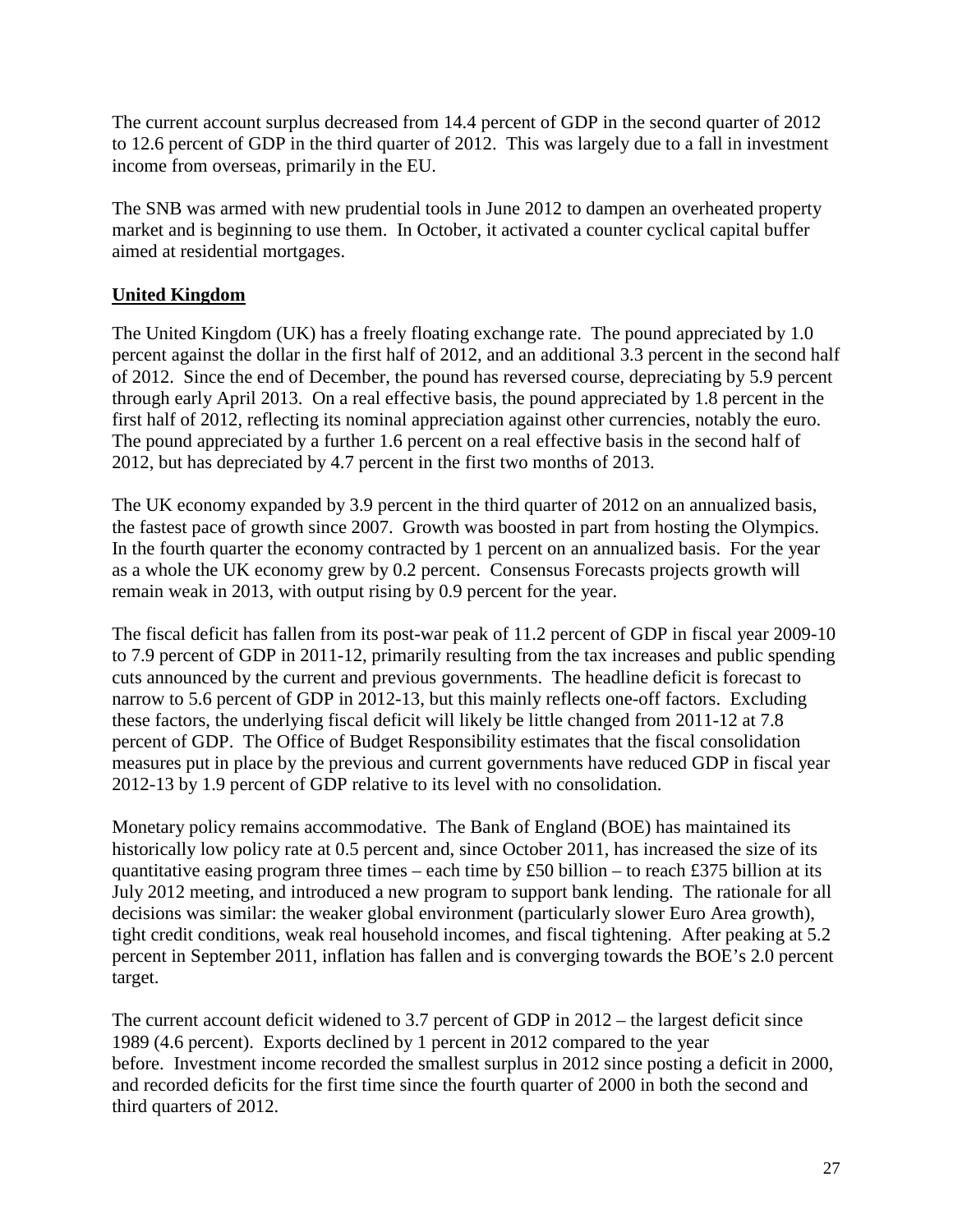#### <span id="page-29-0"></span>*Western Hemisphere*

#### <span id="page-29-1"></span>**Brazil**

Brazil maintains a floating exchange rate regime, although over the past year there have been increased official efforts to manage the *real*. The authorities have used foreign exchange market intervention, as well as verbal guidance, to dampen directional movements of the currency.The *real* has exhibited reduced volatility against the dollar since December 2011, while intervention in foreign exchange markets has increased, though intervention has occurred primarily through foreign exchange derivatives markets and verbal means since May 2012, rather than through foreign exchange spot markets.

On a real effective basis, Brazil's exchange rate in February 2013 close to the same level that prevailed at the beginning of 2010, which was shortly after the recovery from the global financial crisis of 2008-09. However, Brazil's real effective exchange rate has fluctuated considerably, appreciating from early 2010 to mid-2011 but depreciating by a roughly equivalent amount since then.

In early 2012, the *real* appreciated significantly on a nominal basis against the dollar, strengthening by nearly 10 percent. From late February 2012 to late May 2012, it reversed course and depreciated sharply against the dollar, falling by 23.3 percent. From June to the end of 2012, the *real* exhibited low volatility and fluctuated in a band of 2.00 to 2.10 against the dollar. After depreciating beyond the 2.10 level in early December 2012 – and against accelerating inflation – the Banco Central do Brasil (BCB) began intervening to strengthen the *real* against the dollar. Since falling to 2.12 to the dollar in early December 2012, the *real* has appreciated by 6.5 percent against the dollar through early April 2013. The BCB sold approximately \$5.5 billion in dollars in December 2012, through a repurchase operation, to counteract *real* depreciation pressures. The BCB also is active in foreign exchange swaps markets, regularly selling swaps and reverse swaps. From the end of November 2012 to the end of January 2013, the BCB moved from a net dollar long position of \$3.4 billion to a net dollar short position of \$1.9 billion in the foreign exchange swap market, akin to selling dollars in derivatives markets. However, overall foreign exchange reserves grew by \$18.9 billion in 2012 to \$362.5 billion as a result of intervention to limit appreciation in the first half of 2012.

Brazil has implemented a series of measures to control capital inflows and limit upward pressures on the *real* since 2010. In early 2012, the authorities broadened the scope of the 6 percent financial operations tax (IOF) on capital inflows to include medium-duration external borrowing (between two and five years) but reduced this and other measures later in the year as capital inflows slowed. The authorities have also introduced IOF exemptions on infrastructure debentures and foreign investment in real estate investment funds as they focus on attracting private capital to meet Brazil's large infrastructure needs.

The Brazilian economy grew only 0.9 percent in 2012, despite an aggressive 14-month monetary policy easing cycle that brought the official policy rate (SELIC) to an all-time low of 7.25 percent. This accommodative monetary policy was supported by an array of fiscal stimulus measures, especially targeting durable consumer goods to boost flagging industrial production.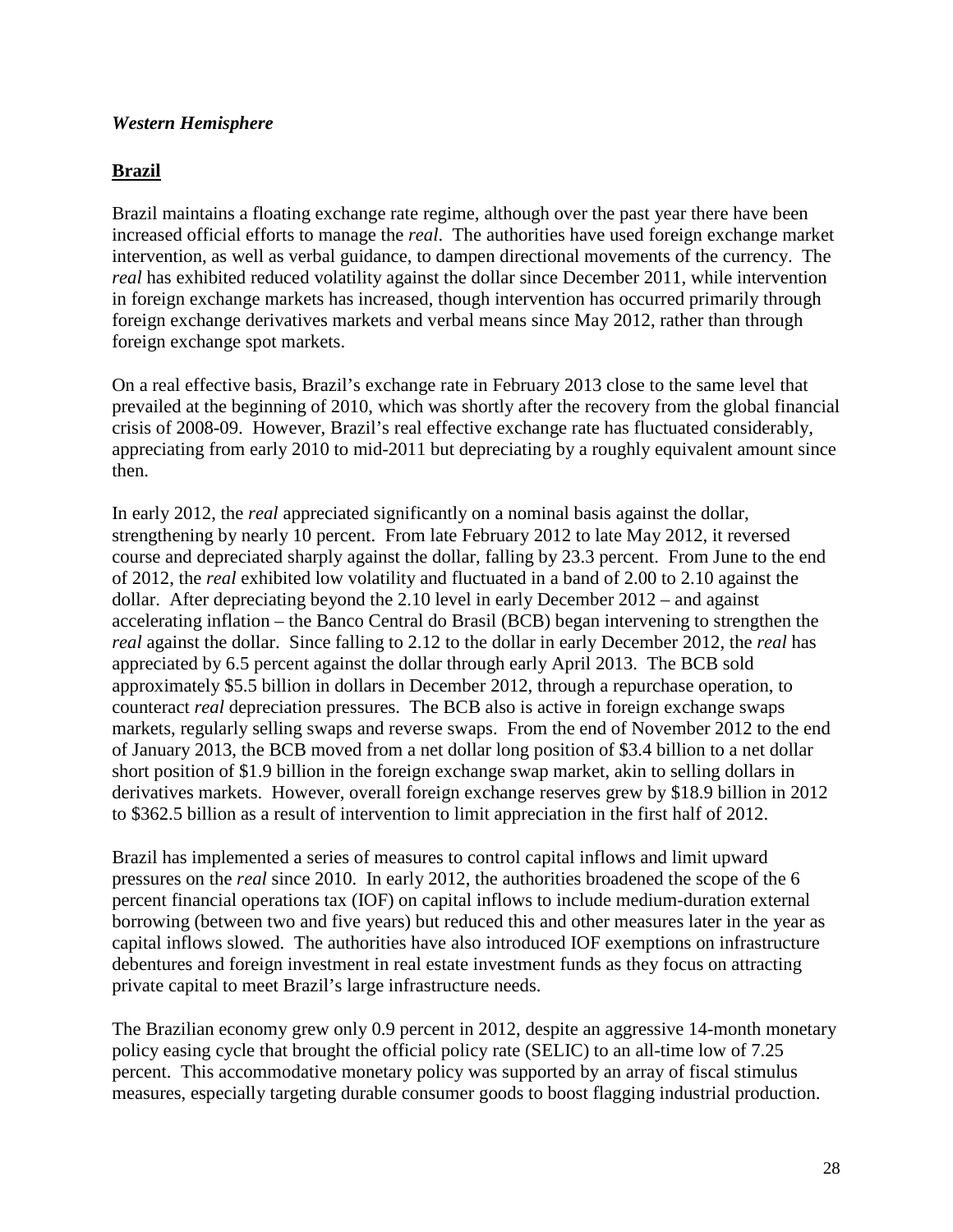The lack of recovery in 2012 was marked by weak agricultural output and poor performance in the service sector. In addition, the country has faced an extended decline in industrial production, attributable in part to weak global demand and supply-side constraints, including a tight labor market and the continuing high cost of capital. In January, the IMF projected the economy will grow by 3.5 percent in 2013.

Annual inflation reached 5.8 percent in 2012, close to the upper limit of the central bank's target band of 4.5 percent  $\pm 2$  percent, and has continued to accelerate in the first two months of 2013, reaching 6.3 percent in February 2013. At 5.73 percent, inflation expectations for 2013 are slightly lower than the current level of inflation, reflecting an expected fall in inflation in the second half of the year, but inflation is still not expected to converge to the mid-point of the target band this year. Brazil's current account deficit reached 3.3 percent in the fourth quarter of 2012, its largest deficit since 2001. A rising deficit in services trade and income payments on foreign investment in Brazil combined with a declining surplus in merchandise trade to boost the current account deficit.

# <span id="page-30-0"></span>**Canada**

Canada maintains a flexible exchange rate and employs an inflation-targeting monetary policy regime. The Canadian dollar fluctuated against the dollar during 2012, depreciating early in the year, sharply appreciating between May and mid-June, depreciating to the year's low in September, recovering in November, and ending the year mostly unchanged against the U.S. dollar. The average nominal exchange rate in 2012 was at parity with the dollar. In 2013 through early April, the Canadian dollar depreciated by 2.4 percent against the dollar. On a real effective basis, the Canadian dollar appreciated by 1.6 percent in the second half of 2013, but has depreciated by 2.0 percent in the first two months of 2013.

The Canadian economy grew by 2 percent in 2012, with growth restrained by external headwinds and slowing household consumption. Private consumption expenditure has moderated considerably, growing by 2 percent in 2012, while investment maintained a relatively high rate of growth of 5.4 percent. The Bank of Canada forecasts growth in 2013 to be 1.8 percent as external demand remains subdued in the first quarter and households continue to deleverage high levels of debt.

Canada's current account deficit widened to 4.0 percent of GDP in 2012. Exports slowed due largely to moderating demand in the United States, Canada's largest trading partner. Imports continued to rise as a result of capital goods and vehicles imports.

The government has continued fiscal consolidation, but late in 2011 pushed back by one year the goal of returning to fiscal balance, which is now forecast to occur by the end of FY2015. The Bank of Canada has maintained its policy rate at 1.0 percent since September 2010, citing subdued core inflation and concerns about the external outlook. The Bank of Canada's target for inflation is 2 percent. Headline inflation decelerated to 1.6 percent for 2012, down from 2.9 percent in 2011 on a year-over-year basis, with core inflation of 1.8 percent. The government forecasts inflationary pressures to remain contained in 2013, with core inflation flat at 1.8 percent and the CPI rising slightly to 1.7 percent for the year.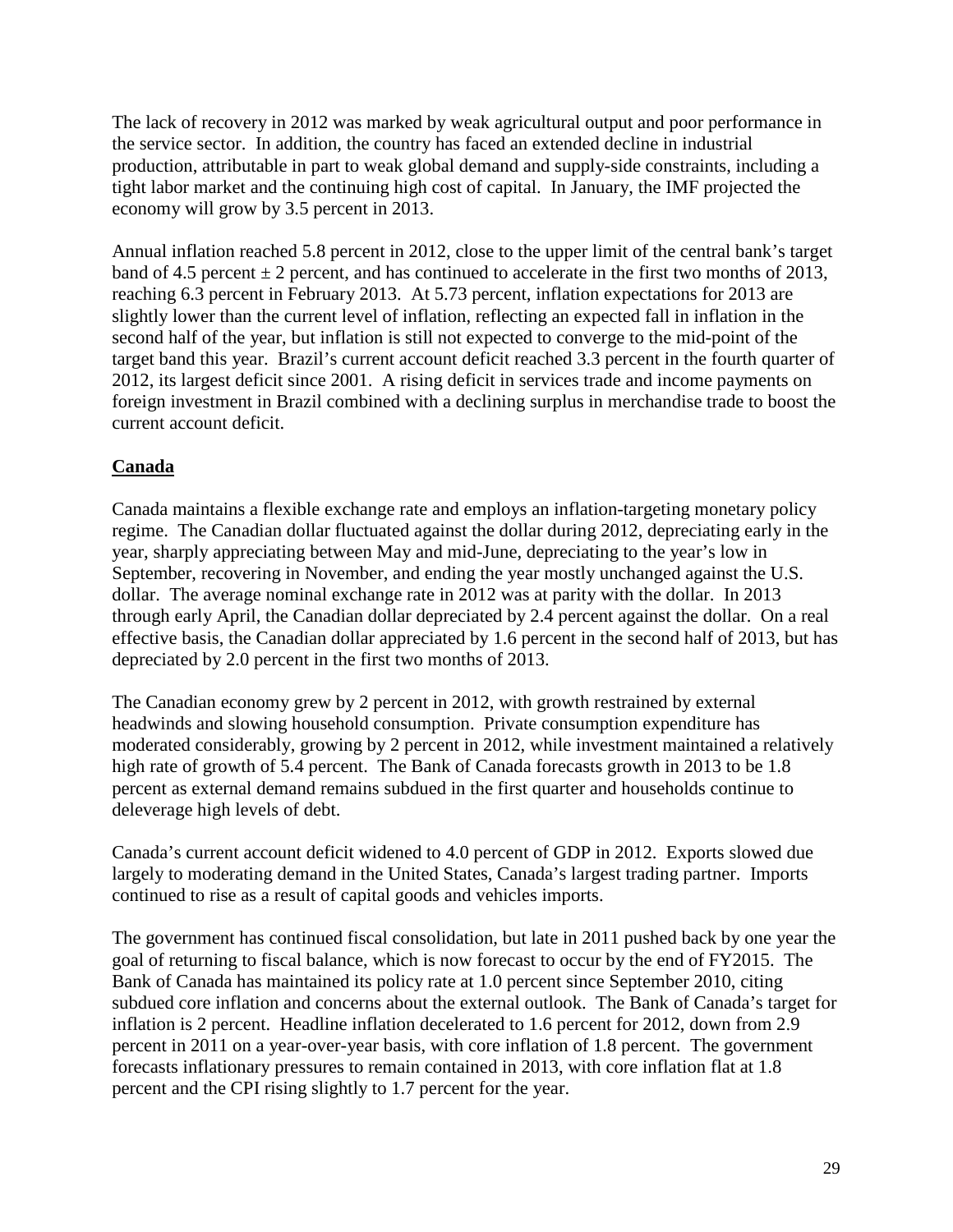#### <span id="page-31-0"></span>**Mexico**

Mexico has a flexible exchange rate and employs an inflation-targeting monetary policy regime. The peso rose by 3.9 percent against the dollar in the second half of 2012 and an additional 5.3 percent in 2013 through early April, notwithstanding relatively brief periods of depreciation against the dollar in July, October, and early November 2012. On a real effective basis, the peso appreciated by 9.2 percent in the second half of 2012, and by an additional 1.6 percent in the first two months of 2013.

Mexico's foreign exchange reserves increased \$4 billion in the second half of 2012, reaching a total of \$153 billion, driven by foreign exchange inflows from the state-owned oil company, Pemex. In November 2011, the Bank of Mexico discontinued its monthly auctions of options to purchase foreign exchange, which had previously allowed Mexico to gradually purchase foreign exchange when the peso was on an appreciating trend. In conjunction with this announcement and as a measure to support liquidity in the foreign exchange market, the Bank of Mexico indicated that it would auction up to \$400 million in foreign exchange on any day in which the peso depreciated against the dollar by more than 2 percent. Under this policy, the Bank sold \$281 million on July 23, 2012 in response to sharp peso depreciation. In November 2012, the IMF renewed a precautionary Flexible Credit Line (FCL) arrangement for Mexico, equivalent to \$73 billion. Mexico's first FCL arrangement, equivalent to \$47 billion, was approved in April 2009. It previously was renewed in March 2010, and in January 2011 was renewed again with access augmented to its current level. As of April 2013, Mexico had not drawn on this line.

Real GDP growth slowed in the third quarter of 2012 but remained firm in the fourth quarter. The economy expanded by 1.4 percent and by 3.1 percent, on a seasonally adjusted annualized basis, in the third and fourth quarters, respectively. Private consumption continues to be the primary driver of economic growth. Mexico's seasonally adjusted current account deficit widened as a percentage of GDP in the second half of 2012, with deficits of 0.75 percent and 1.64 percent in the third and fourth quarters, respectively.

The Bank of Mexico has maintained an accommodative monetary policy stance since early 2009. At its March 2013 meeting, the Bank of Mexico cut its target interest rate by 50 bps to 4.0 percent, the first change in the target rate since June 2009. Headline inflation accelerated significantly in mid-2012, reaching 4.8 percent as of September (on a year-over-year basis). However, headline inflation moderated to 3.6 percent year-over-year as of February 2013, and core inflation and inflation expectations remain contained. The Bank of Mexico maintains an inflation target of 3 percent, with a band of plus or minus 1 percent.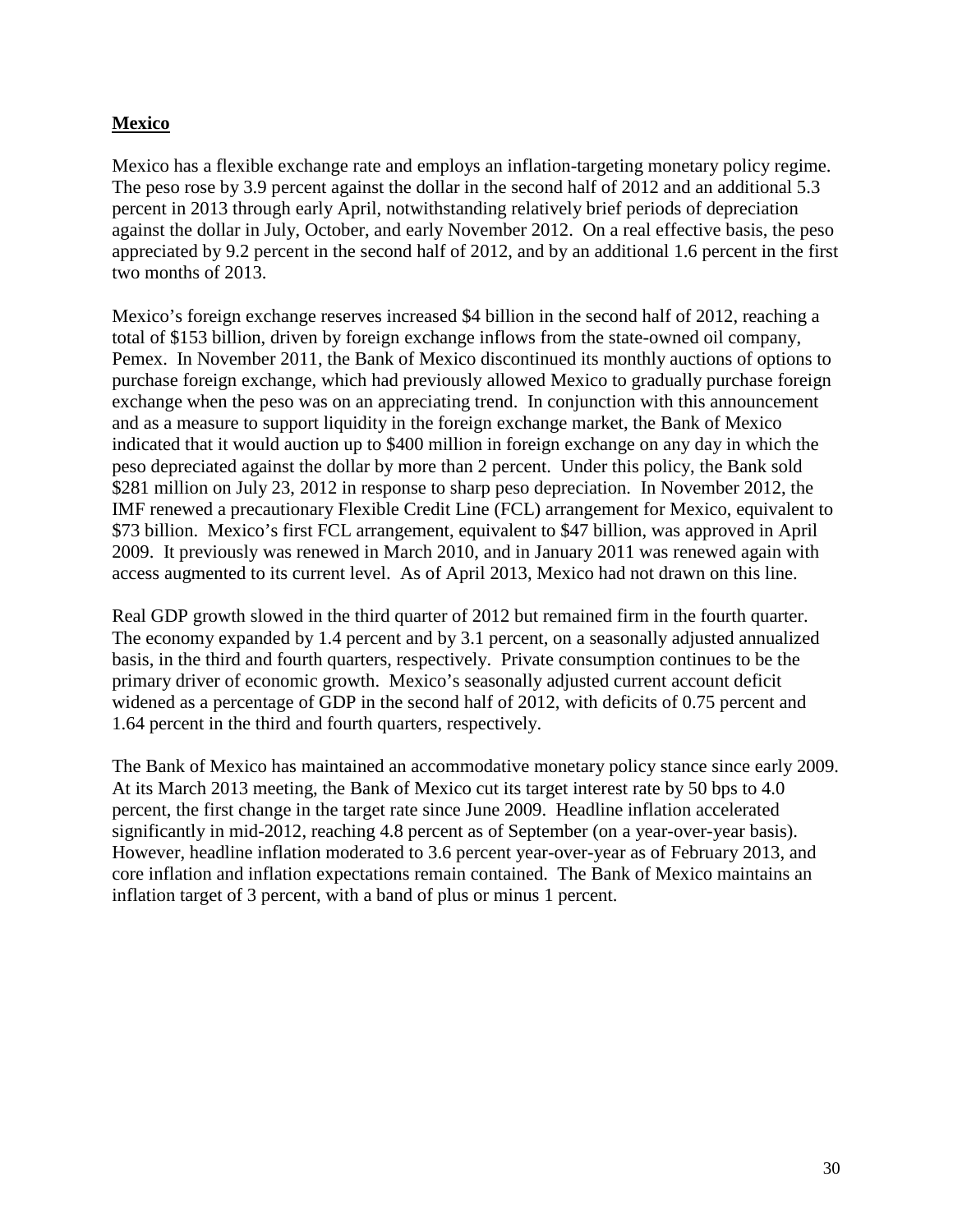# **Glossary of Key Terms in the Report**

<span id="page-32-0"></span>**Bilateral Real Exchange Rate –** The bilateral exchange rate adjusted for inflation in the two countries, usually consumer price inflation.

**Exchange Rate**– The price at which one currency can be exchanged for another. Also referred to as the bilateral exchange rate.

**Exchange Rate Regime –**The manner or rules under which a country manages the exchange rate of its currency, particularly the extent to which it intervenes in the foreign exchange market. Exchange rate regimes range from floating to pegged.

**Floating (Flexible) Exchange Rate** – A regime under which the foreign exchange rate of a currency is fully determined by the market with intervention from the government or central bank being used sparingly.

**International Reserves**– Foreign assets held by the central bank that can be used to finance the balance of payments and for intervention in the exchange market. Foreign assets consist of gold, Special Drawing Rights (SDRs), and foreign currency (most of which is held in short-term government securities). The latter are used for intervention in the foreign exchange markets.

**Intervention –** The purchase or sale of a country's currency in the foreign exchange market by a government entity (typically a central bank) in order to influence its exchange rate. Purchases involve the exchange of a country's foreign currency reserves for its own currency, reducing foreign currency reserves. Sales involve the exchange of a country's own currency for a foreign currency, increasing its foreign currency reserves. Interventions may be sterilized or unsterilized.

**Managed Float**– A regime under which a country establishes no predetermined path for the exchange rate but the central bank frequently intervenes to influence the movement of the exchange rate against a particular currency or group of currencies. Some central banks explain this as a policy to smooth fluctuations in exchange markets without changing the trend of the exchange rate.

**Nominal Effective Exchange Rate** (NEER) – A measure of the overall value of a currency relative to a set of other currencies. The effective exchange rate is an index calculated as a weighted average of bilateral exchange rates. The weight given to each country's currency in the index typically reflects the amount of trade with that country.

**Pegged (Fixed) Exchange Rate** – A regime under which a country maintains a fixed rate of exchange between its currency and another currency or a basket of currencies. Typically the exchange rate is allowed to move within a narrow predetermined (although not always announced) band. Pegs are maintained through a variety of measures including capital controls and intervention.